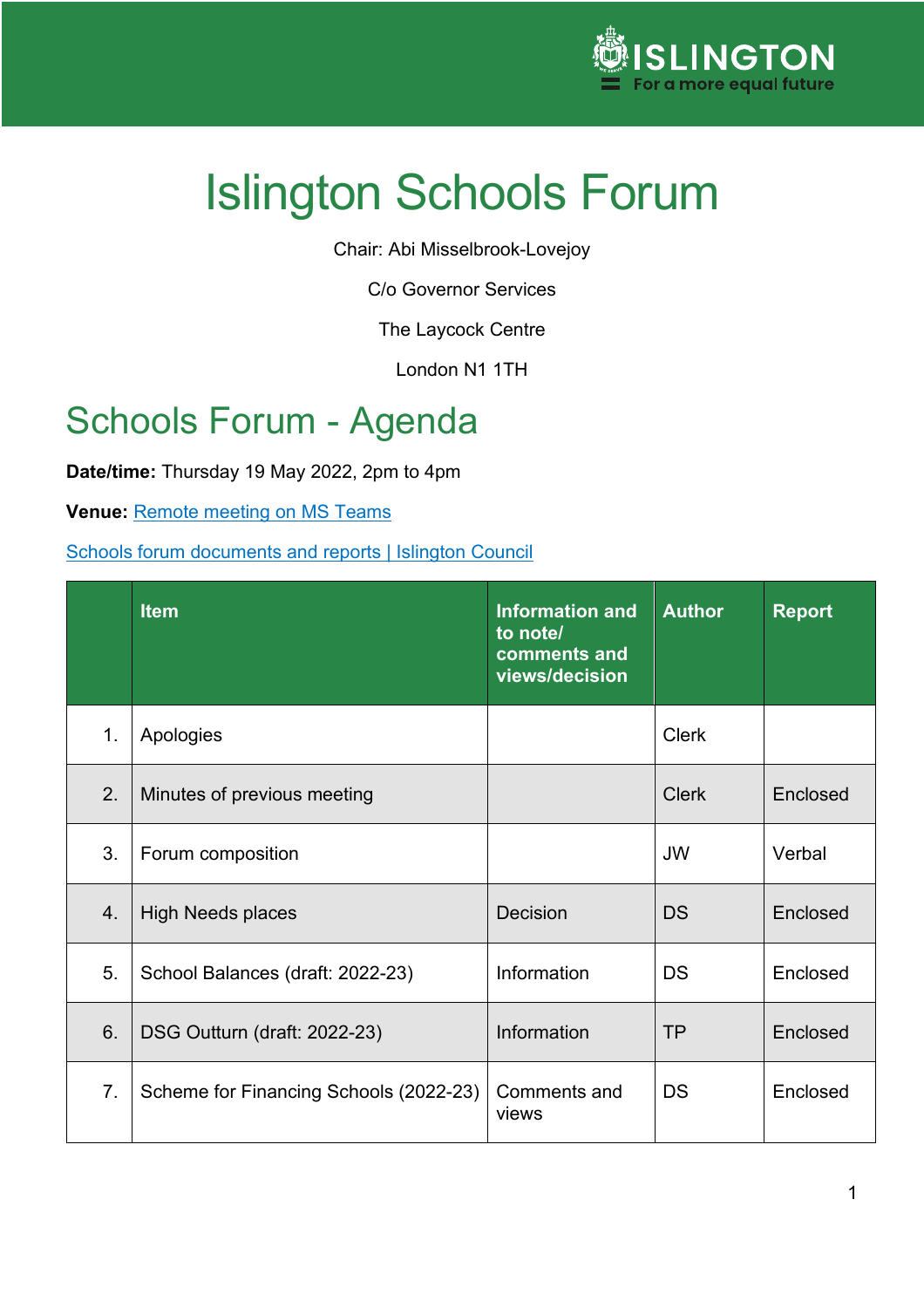|    | <b>Item</b>                              | <b>Information and</b><br>to note/<br>comments and<br>views/decision | <b>Author</b> | <b>Report</b> |
|----|------------------------------------------|----------------------------------------------------------------------|---------------|---------------|
| 8. | <b>Quality Assurance of LBI Services</b> | Comments and<br>views                                                | <b>SC</b>     | Enclosed      |
| 9. | <b>SALT and CAMHS</b>                    | Information                                                          | CH.           | Verbal        |
|    | 10. Forward Planning                     | Information                                                          | <b>DS</b>     | Enclosed      |
|    | 11. Early Years Sub Group                | Information                                                          | AG            | Verbal        |
|    | 12. AOB: Holiday Pay and TTO             | Information                                                          |               | Verbal        |

Contact for queries:

[Suzie Crawford](mailto:suzie.crawford@islington.gov.uk) / [Governor Services](mailto:Governor.Services@islington.gov.uk)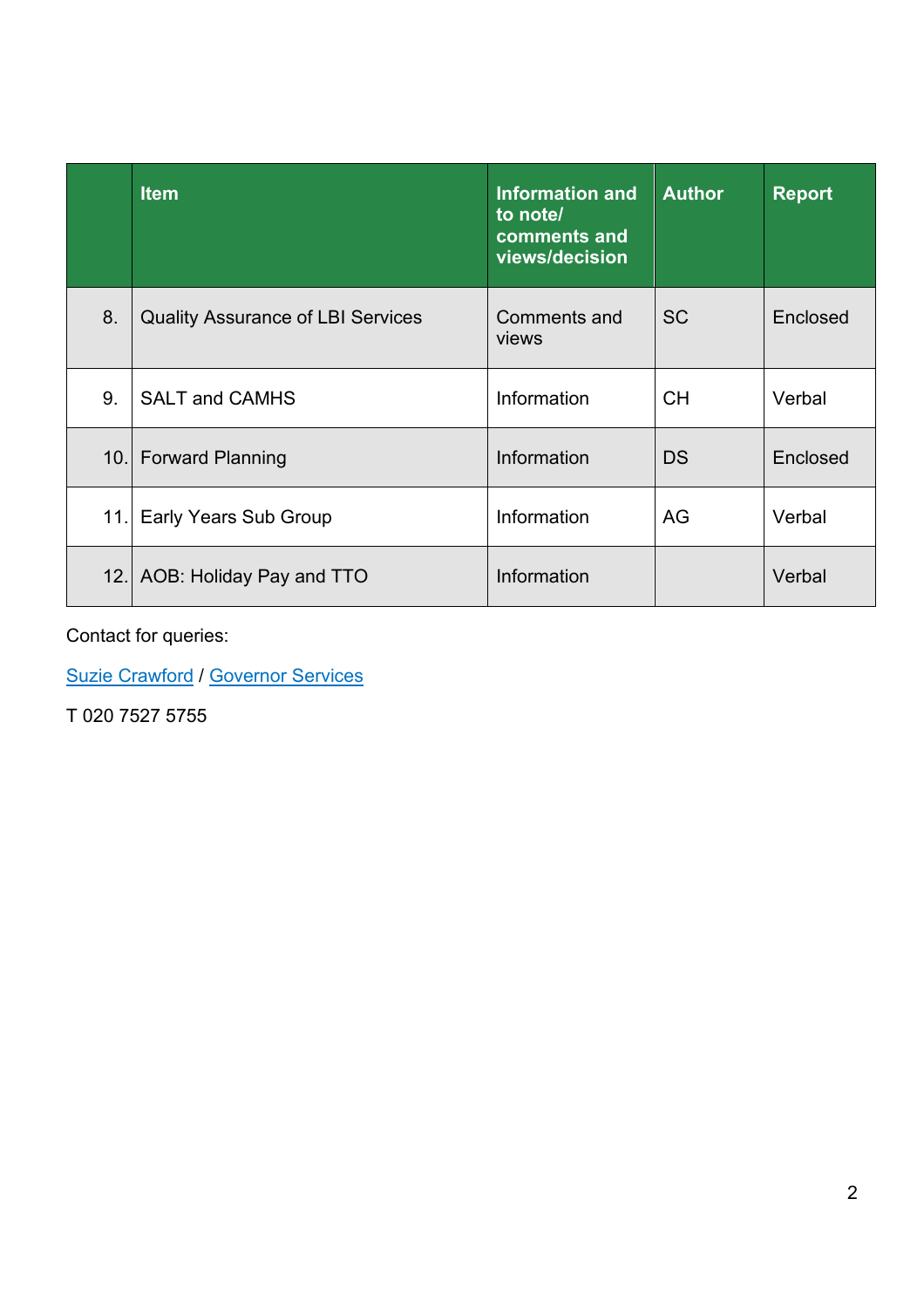

Meeting documents and minutes published on [Islington Schools Forum webpage.](https://www.islington.gov.uk/Children-and-families/Schools/Schools-forum/School-forum-documents-and-reports)

Minutes of the meeting held on Thursday 20 January 2022 at 2pm – held virtually (MS Teams).

# **Attendees**

## Present

- Abi Misselbrook-Lovejoy (AM-L); Executive Head teacher, Rotherfield and Newington Green Primary Schools (Chair)
- Alan Streeter (AS); Head teacher, Beacon High Secondary School (Islington Futures Federation)
- Patrick Mildren (PM); Head teacher, Canonbury Primary School
- Ana Sevilla (ASe); Executive Head, New River Green and Packington Children's Centres
- Vicky Linsley (VL); Head teacher, St Mary Magdalene Academy (Secondary)
- Anita Grant (AG); CEO, Islington Play Association
- Cllr Angelo Weekes (AW); Islington Council non-Executive Member
- Cassie Moss (CM); Head teacher, Yerbury Primary School (Vice-chair)
- Tanya Watson (TW); Head teacher, William Tyndale (Primary Academy)
- Fiona Maccorquodale (FM); Head teacher, Prior Weston Primary School and Children's **Centre**
- Penny Barratt (PB); Head teacher, The Bridge Special School (Academy)
- Susan Service (SS); Head teacher, Arts & Media School Islington
- Paul Lasok (PL); Governor, St Aloysius Secondary School (and St Joseph's)
- Claire Hersey (CHe); Principal Finance Officer, City of London Academy Trust
- Maggie Elliott (ME); Governor, Montem Primary School (Edventure Collaborative Federation with Drayton Park) (Vice-chair)
- Francis Gonzalez (FrG); Head teacher, Richard Cloudesley Special School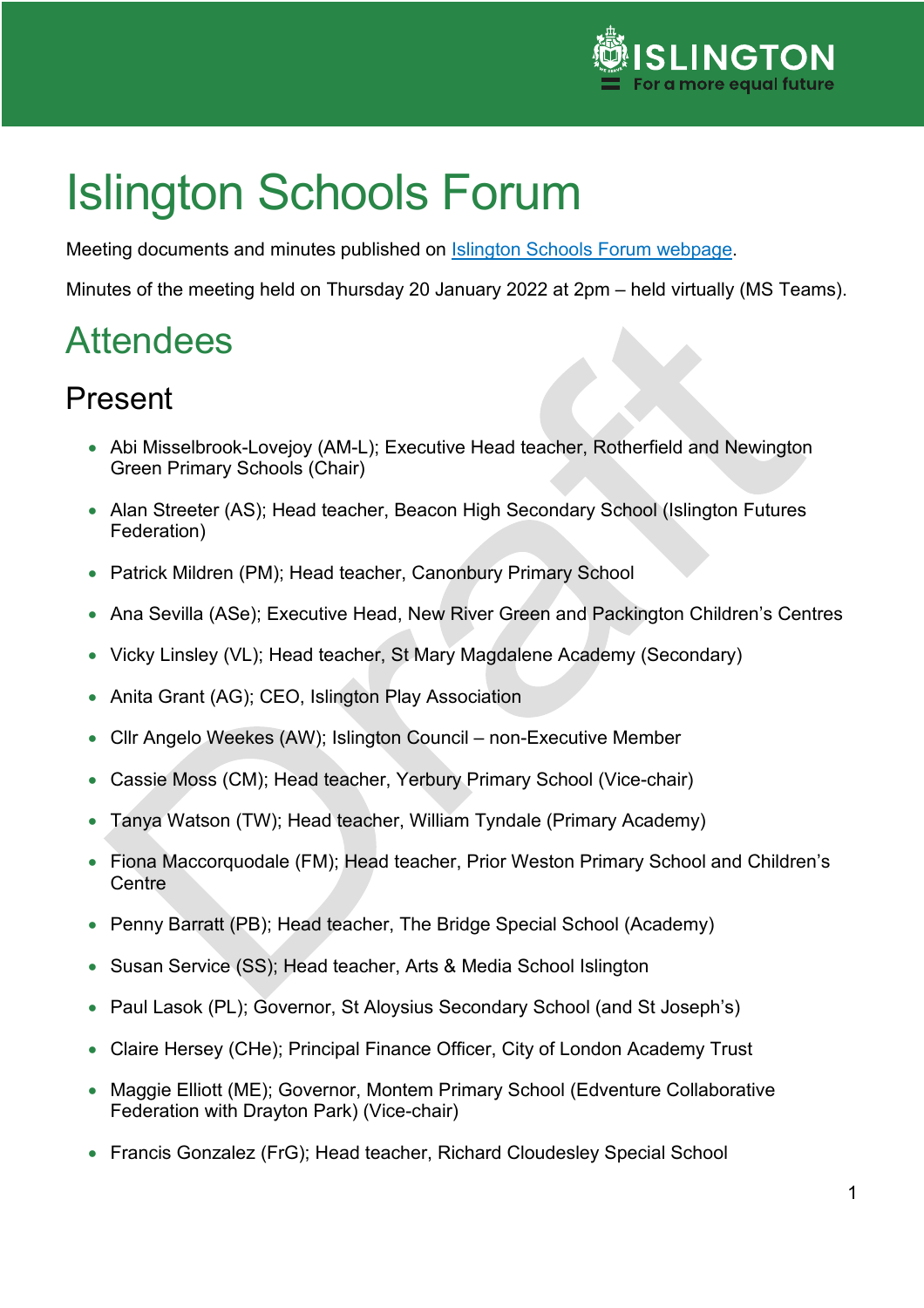• Andrew Bosi (AB); Governor, Rotherfield Primary School

### Other attendees

- Sarah Callaghan (SC); Director of Learning and Culture
- Tim Partington (TP); Head of Children's Services, Finance
- Jane Wright (JW); Manager Schools and EY Governance (Clerk)
- Debbie Stevenson (DS); Head of Early Years and Schools Funding
- Alison Cramer (AC); Assistant Director, School Support and Information Services
- Susan Woodland (SW); Interim Finance Manager (LBI)

## Apologies

- Jenny Lewis (JL); Head teacher, Thornhill Primary School
- Candy Holder (CH); Head of Pupil Services
- Cate Duffy (CD); Interim Corporate Director People

### Not in attendance

- Sally Franklin (SF); Head teacher, North Islington Nursery and Children's Centre
- Nigel Smith (NS); Head teacher, New River College (Pupil Referral Unit)
- Joe Simpson (JS); Governor, St Peter and St Paul Primary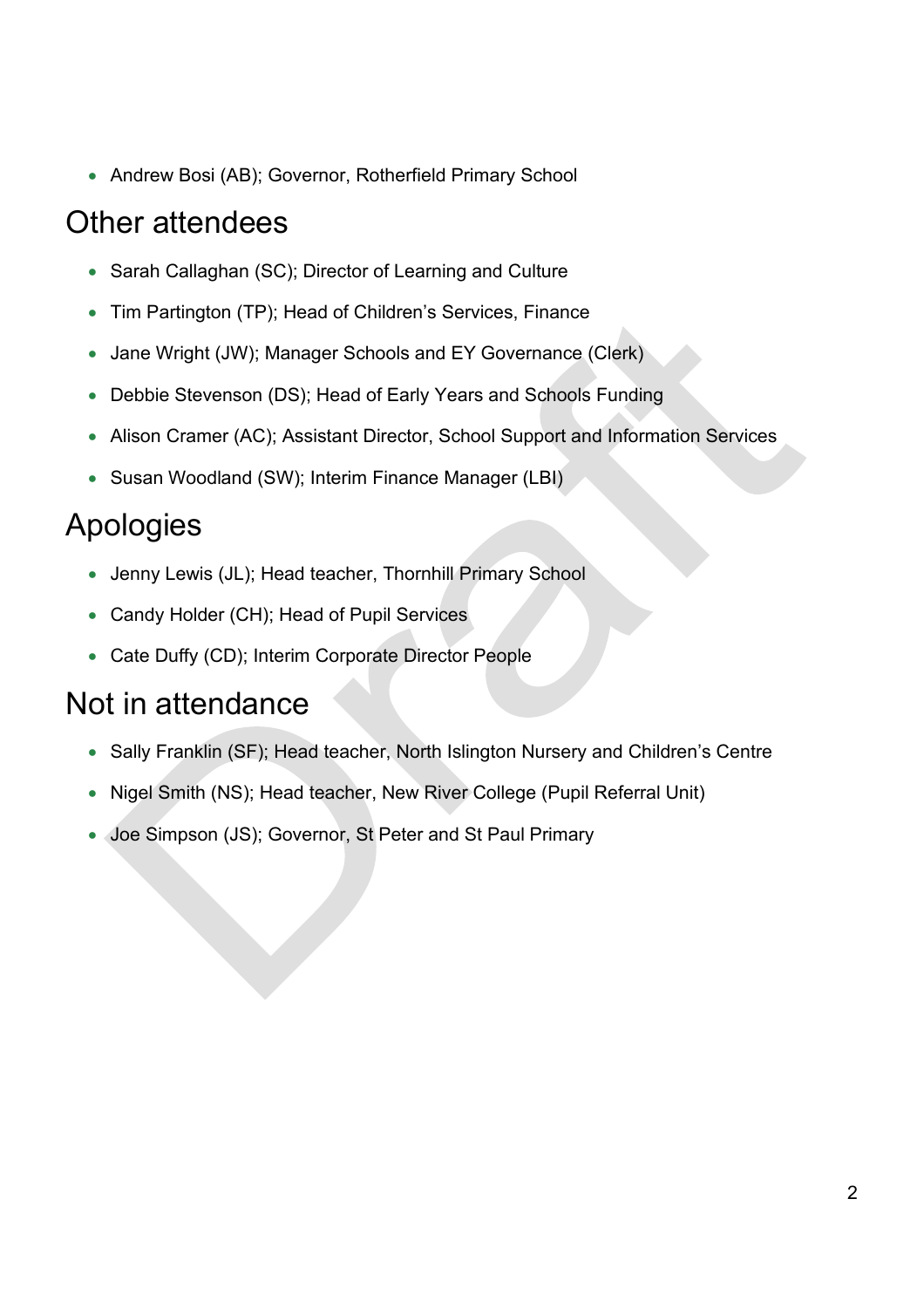# Meeting minutes

| No. | <b>Agenda item</b>                                                                                                                                                                                                                                                                                                                                            | <b>Action</b> |
|-----|---------------------------------------------------------------------------------------------------------------------------------------------------------------------------------------------------------------------------------------------------------------------------------------------------------------------------------------------------------------|---------------|
| 1.  | Welcome/Apologies for absence/not in attendance                                                                                                                                                                                                                                                                                                               | Action:       |
|     | AM-L welcomed all to the meeting. Apologies as above.                                                                                                                                                                                                                                                                                                         |               |
| 2.  | Minutes of the previous meeting held on 15 July 2021                                                                                                                                                                                                                                                                                                          | Action:       |
|     | <b>Accuracy – the minutes were agreed as an accurate</b><br>record of the meeting,                                                                                                                                                                                                                                                                            |               |
|     | <b>Matters Arising – there were no matters arising.</b>                                                                                                                                                                                                                                                                                                       |               |
|     | <b>Agreed</b>                                                                                                                                                                                                                                                                                                                                                 |               |
| 3.  | <b>Schools forum composition</b>                                                                                                                                                                                                                                                                                                                              | Action:       |
|     | The clerk (JW) spoke to a short report that had been<br>circulated prior to the meeting.                                                                                                                                                                                                                                                                      |               |
|     | 3.1. Apportionment of places of Forum in line with<br>apportionment of pupils                                                                                                                                                                                                                                                                                 |               |
|     | The final report on the apportionment of pupils across<br>phases and type of school/academy indicated that there<br>was no need to change the number of Schools Group<br>members by type of setting with the current structure.                                                                                                                               |               |
|     | 3.2. Update on vacancies                                                                                                                                                                                                                                                                                                                                      |               |
|     | A vacancy for non-executive member (local authority) had<br>just been filled – Cllr Angelo Weekes' term of office was 14<br>January 2022 until 13 January 2026.                                                                                                                                                                                               |               |
|     | 3.3. Structure of Forum                                                                                                                                                                                                                                                                                                                                       |               |
|     | DfE good practice guidance states that academy/free<br>school members must represent mainstream academies<br>and, if there are any in the local authority area, special<br>academies and alternative provision (AP) academies. Given<br>there are now two AP free schools, it was recommended<br>that a 23 <sup>rd</sup> member be added to the membership of | <b>Clerk</b>  |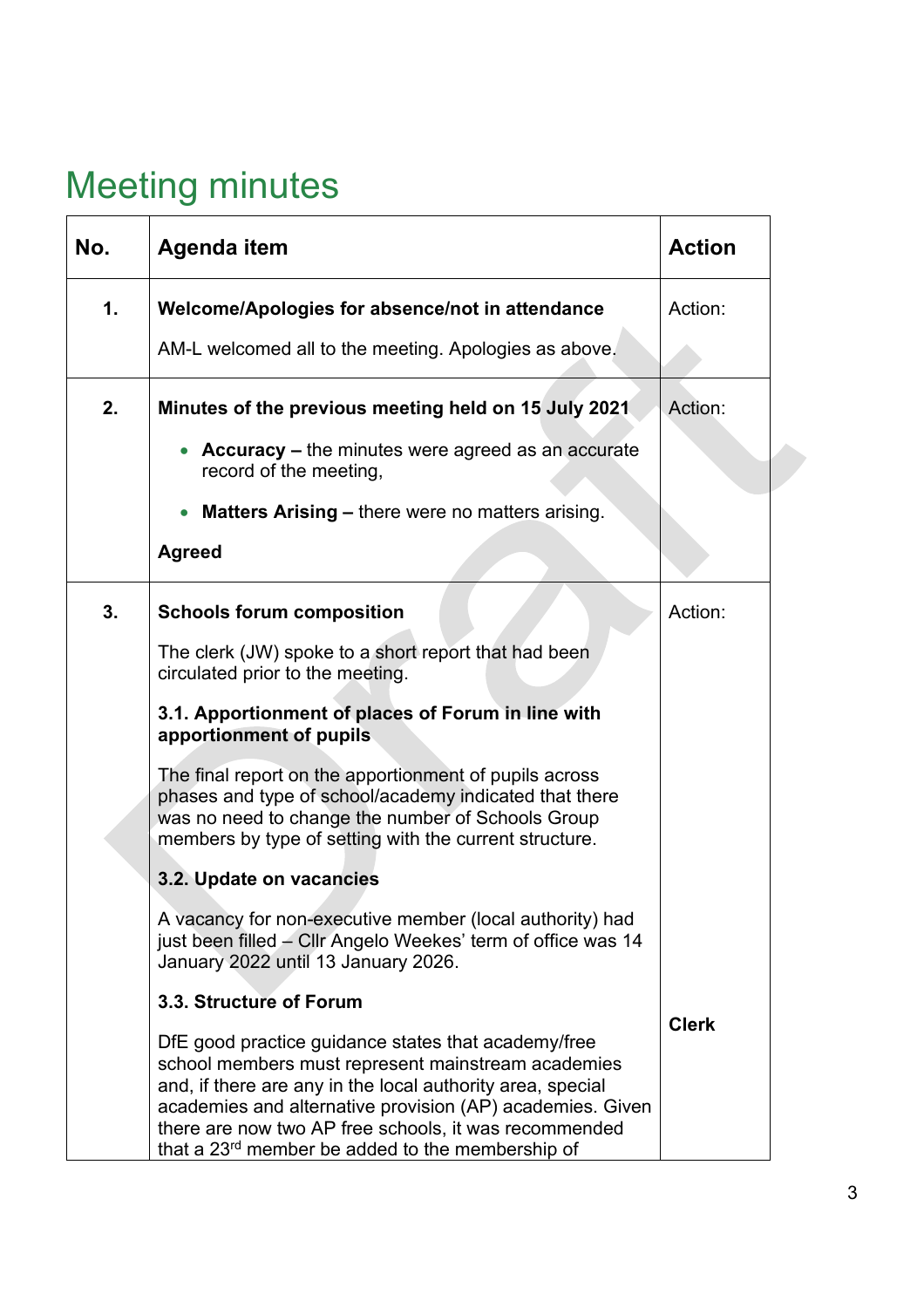|    | Islington Schools Forum. The clerk would contact these two<br>settings and ask them to appoint a representative.                                                                                                                                                                  |         |
|----|-----------------------------------------------------------------------------------------------------------------------------------------------------------------------------------------------------------------------------------------------------------------------------------|---------|
|    | <b>Noted and agreed</b>                                                                                                                                                                                                                                                           |         |
| 4. | <b>Dedicated Schools Grant (DSG) Budget Monitoring</b><br>$(2021-22)$                                                                                                                                                                                                             | Action: |
|    | TP spoke to a report that had been circulated in advance –<br>this item was for queries and noting.                                                                                                                                                                               |         |
|    | The overall forecast underspend across all spending blocks<br>had increased since the last Schools Forum by £0.169m to<br>£5.982m. This included a net underspend of £88K against<br>the Falling Rolls/Growth spending within the Schools Block<br>(see Item 8 for more details). |         |
|    | The Early Years (EY) contingency had risen a little to<br>£2.093m because the in-year funding reduction from the<br>DfE due to a reduced headcount was lower than had been<br>anticipated.                                                                                        |         |
|    | CM asked what criteria would be used in relation to the EY<br>and High Needs underspends, given the current strain on<br>schools.                                                                                                                                                 |         |
|    | TP replied that these were LA decisions, but with input from<br>Schools Forum in the relevant subgroups such as the HN<br>group. Work was underway with Candy Holder in relation to<br>HN.                                                                                        |         |
|    | <b>Noted</b>                                                                                                                                                                                                                                                                      |         |
| 5. | <b>Dedicated Schools Budget (DSG) Settlement</b>                                                                                                                                                                                                                                  | Action: |
|    | $(2022 - 23)$                                                                                                                                                                                                                                                                     |         |
|    | DS spoke to a report that had been circulated in advance -<br>this item was for information.                                                                                                                                                                                      |         |
|    | The LA had been informed of the settlement in relation to<br>the Schools and High Needs Blocks on 16 December 2021.                                                                                                                                                               |         |
|    |                                                                                                                                                                                                                                                                                   |         |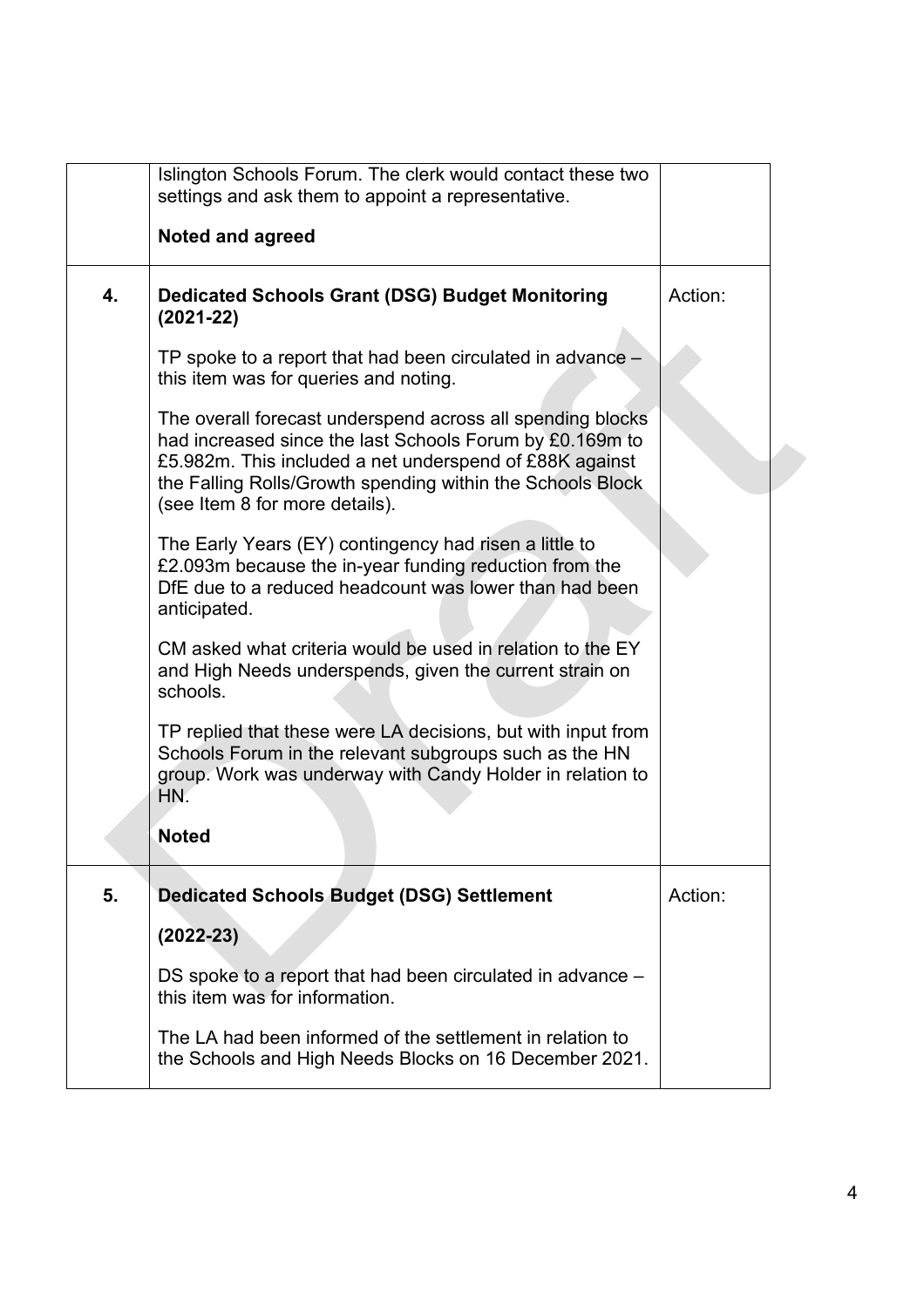|    | There was some information about Early Years - the full<br>picture for 2022-23 will not be known until the census in<br>January 2023.<br>Despite the overall decrease in pupil numbers (-311<br>primary; +79 secondary), there will be a net increase in<br>Schools Block of £2.7m - the last year in the three-year<br>funding settlement that started in 2019.<br>Given the continuing delay to the Special Educational<br>Needs and Disabilities (SEND) Green Paper, the DfE has<br>again announced funding for this area – Islington is due to<br>receive £3.030m.<br>In addition, there will be a new grant outside of the DSG to<br>cover the forthcoming increases in costs to schools such as<br>the Government's planned rise in National Insurance<br>Contributions and energy price increases. Islington will<br>receive about £4m plus about £1.5m for HNs settings.<br>The final High Needs Block DSG will be confirmed in<br>March.<br>AML commented that it was helpful to have the<br>percentages of changes and proportions of funding<br>included in the report – helped to contextualise the figures.<br><b>Noted</b> | <b>DS</b> |  |
|----|------------------------------------------------------------------------------------------------------------------------------------------------------------------------------------------------------------------------------------------------------------------------------------------------------------------------------------------------------------------------------------------------------------------------------------------------------------------------------------------------------------------------------------------------------------------------------------------------------------------------------------------------------------------------------------------------------------------------------------------------------------------------------------------------------------------------------------------------------------------------------------------------------------------------------------------------------------------------------------------------------------------------------------------------------------------------------------------------------------------------------------------|-----------|--|
| 6. | <b>School Improvement Monitoring and Brokering Grant</b><br>SC gave a verbal update.<br>Following the Government consultation in late autumn, the<br>DfE had analysed the responses and confirmed that this<br>grant will be reduced by 50% in April 2022 and ended<br>completely in April 2023. The LA is committed to funding<br>the 50% gap in 2022-23 to ensure continuity of services.<br>Then discussion can take place at the new Education<br>Board, in line with discussions about Education<br>priorities/strategy, to see whether these or other<br>interventions supporting the agreed priorities will be funded<br>in the longer term.<br><b>Noted</b>                                                                                                                                                                                                                                                                                                                                                                                                                                                                      | Action:   |  |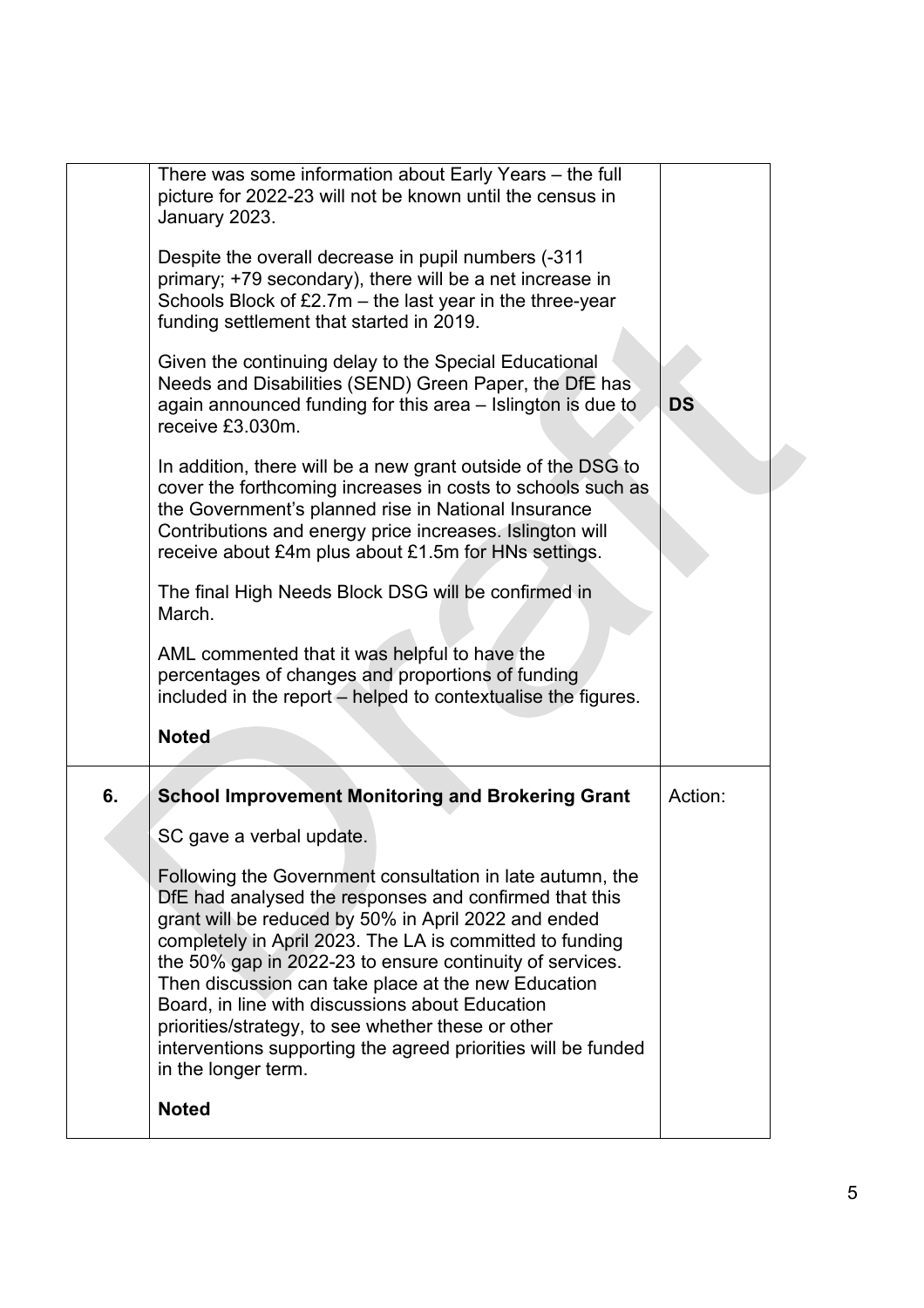| 7. | <b>School Funding Formula (2022-23)</b>                                                                                                                                                                                                                                     | Action: |
|----|-----------------------------------------------------------------------------------------------------------------------------------------------------------------------------------------------------------------------------------------------------------------------------|---------|
|    | DS spoke to a report that had been circulated in advance –<br>this item was for decisions in relation to:                                                                                                                                                                   |         |
|    | 1. allocation of headroom (surplus funding to schools)                                                                                                                                                                                                                      |         |
|    | 2. values for Growth and Falling Rolls funding                                                                                                                                                                                                                              |         |
|    | 3. 2022-23 formula factors and values                                                                                                                                                                                                                                       |         |
|    | 4. disapplication for Minimum Funding Guarantee<br>(MFG) exemption.                                                                                                                                                                                                         |         |
|    | 1. After funds are allocated through the National Funding<br>Formula (NFF), there will be a surplus of £237K (headroom)<br>that will need to be allocated to schools. This, in part,<br>relates to changes in the payment process of NNDR<br>(business rates) from 2022-23. |         |
|    | To allocate this funding, we will have to deviate from the<br>NFF. The options are to give schools a lump sum, or the<br>recommended approach is to increase the base rate per<br>pupil. This will be a minor deviation from the NFF.                                       |         |
|    | Two votes were conducted:                                                                                                                                                                                                                                                   |         |
|    | in favour of the lump sum option (Option 1)<br>0 votes                                                                                                                                                                                                                      |         |
|    | in favour of increasing base rate (Option 2)<br>9 votes in favour; 3 abstentions                                                                                                                                                                                            |         |
|    | It was agreed to increase the base rate                                                                                                                                                                                                                                     |         |
|    | 2. Forum had agreed in principle at the last Forum to retain<br>the values for Growth and Falling Rolls; £300k and £400k<br>respectively. Forum were now asked to ratify the rates.                                                                                         |         |
|    | <b>Agreed unanimously</b>                                                                                                                                                                                                                                                   |         |
|    | 3. Agree 2022-23 formula factors and values.                                                                                                                                                                                                                                |         |
|    | This was agreed as point 2 above had been agreed.                                                                                                                                                                                                                           |         |
|    | <b>Agreed unanimously</b>                                                                                                                                                                                                                                                   |         |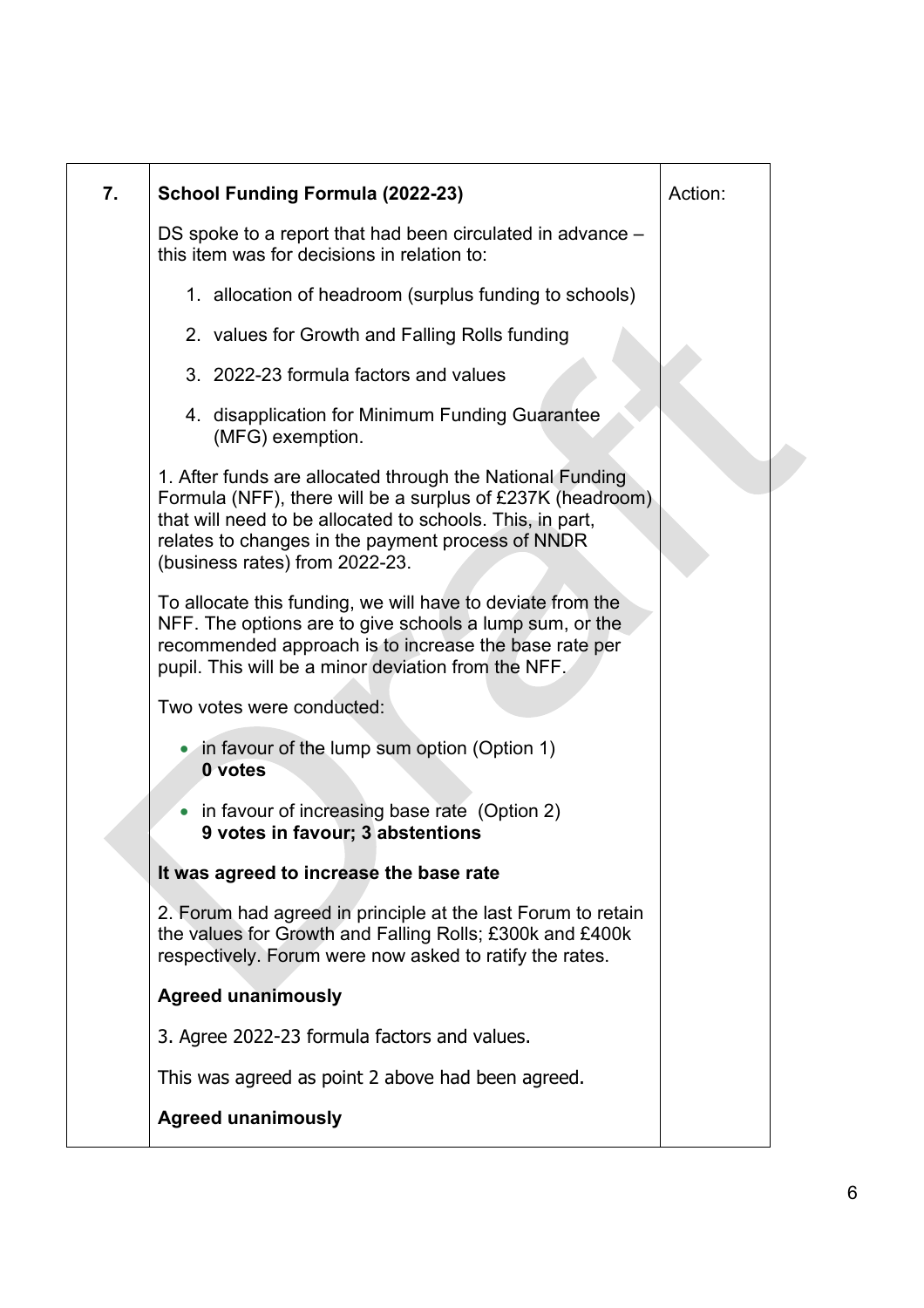|    | 4. Disapplication for Minimum Funding Guarantee (MFG)<br>exemption                                                                                                                                                                                                                                                                                                                                                                                                                                                                                |         |
|----|---------------------------------------------------------------------------------------------------------------------------------------------------------------------------------------------------------------------------------------------------------------------------------------------------------------------------------------------------------------------------------------------------------------------------------------------------------------------------------------------------------------------------------------------------|---------|
|    | AB commented that the RPI used was two months' out of<br>date. DS replied that that was the latest information<br>available at the time of calculating for the ESFA (agreed<br>formula due with them on 21 January). The actual charges<br>to schools will be based on February 2022 information in<br>line with the individual school's BSF Governing Body<br>Agreement.                                                                                                                                                                         |         |
|    | <b>Agreed unanimously</b>                                                                                                                                                                                                                                                                                                                                                                                                                                                                                                                         |         |
| 8. | 2022-23 Growth / Falling Rolls Funding                                                                                                                                                                                                                                                                                                                                                                                                                                                                                                            | Action: |
|    | DS spoke to a report previously circulated.                                                                                                                                                                                                                                                                                                                                                                                                                                                                                                       |         |
|    | Forum had agreed to the Growth funding at the November<br>2021 meeting, but had asked for further clarification of<br>Falling Rolls funding.                                                                                                                                                                                                                                                                                                                                                                                                      |         |
|    | To remain within budget, an additional layer of criteria had<br>been added for FR funding in that the school would cover<br>the first 5% of movement.                                                                                                                                                                                                                                                                                                                                                                                             |         |
|    | There had also been some questions about the apparent<br>difference in funding for academies as opposed to<br>maintained schools. SW explained that it was a matter of<br>timing of funding, not different amounts, given academies<br>are funded September to end August, while maintained<br>schools are funded in line with the financial year. So if an<br>academy has a bulge class from April, it will receive 12<br>months' funding in September of that year. Whereas a<br>maintained school will receive funding earlier, in that April. |         |
|    | In relation to FR, AM-L commented that it had been agreed<br>fairly recently that schools would get a maximum of three<br>years' funding. She asked if there was any rule about the<br>gap of time before a school could apply again. She noted<br>on Appendix B that one school had been funded for five<br>years in total.                                                                                                                                                                                                                      |         |
|    | DS replied that at the July 2022 Forum meeting, there<br>would be discussion about new proposals for<br>criteria/whether to fund in 2023/24. FM commented that                                                                                                                                                                                                                                                                                                                                                                                    |         |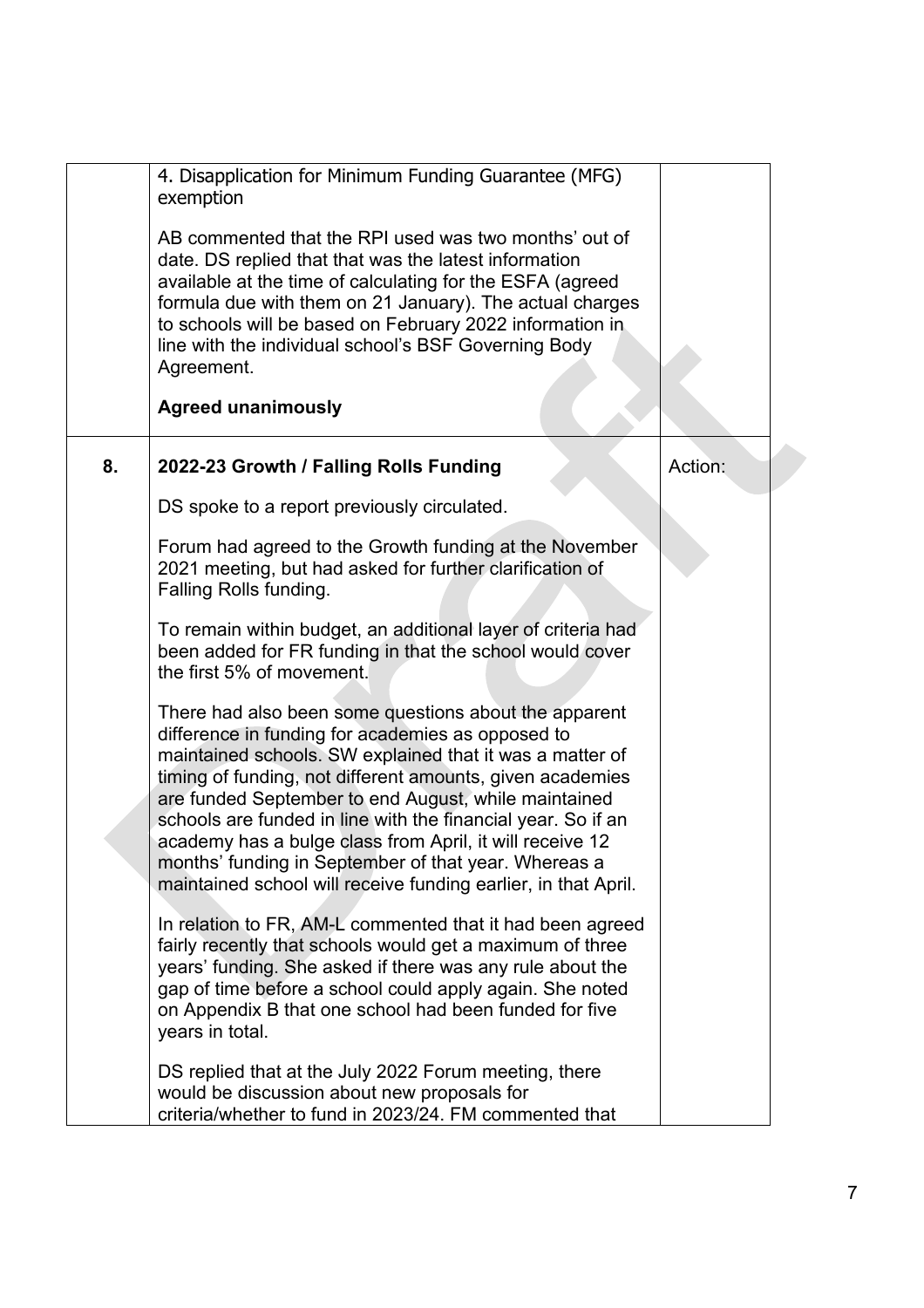|    | schools receiving FR funding in the last three years are not<br>getting funding in this current school year.                                                                                                                                                                                                                                                                                                                                                                                                                                                                 |         |
|----|------------------------------------------------------------------------------------------------------------------------------------------------------------------------------------------------------------------------------------------------------------------------------------------------------------------------------------------------------------------------------------------------------------------------------------------------------------------------------------------------------------------------------------------------------------------------------|---------|
|    | <b>Recommendations</b>                                                                                                                                                                                                                                                                                                                                                                                                                                                                                                                                                       |         |
|    | 8.i. Growth Funding – Schools' Forum were asked to note<br>previously agreed potential explicit growth funding<br>allocations.                                                                                                                                                                                                                                                                                                                                                                                                                                               |         |
|    | <b>Noted</b>                                                                                                                                                                                                                                                                                                                                                                                                                                                                                                                                                                 |         |
|    | 8.2 Falling Rolls - Schools' Forum were asked to note and<br>agree funding allocations.                                                                                                                                                                                                                                                                                                                                                                                                                                                                                      |         |
|    | <b>Agreed unanimously</b>                                                                                                                                                                                                                                                                                                                                                                                                                                                                                                                                                    |         |
| 9. | <b>School Central Retention (2022-23)</b>                                                                                                                                                                                                                                                                                                                                                                                                                                                                                                                                    | Action: |
|    | TP spoke to a report that had previously been circulated.<br>Forum were asked to:                                                                                                                                                                                                                                                                                                                                                                                                                                                                                            |         |
|    | a) Agree the proposed central retention in the CSSB                                                                                                                                                                                                                                                                                                                                                                                                                                                                                                                          |         |
|    | b) Note the proposed change to central retention in the<br><b>High Needs block</b>                                                                                                                                                                                                                                                                                                                                                                                                                                                                                           |         |
|    | c) Agree the proposed central retention in the Early Years<br><b>Block</b>                                                                                                                                                                                                                                                                                                                                                                                                                                                                                                   |         |
|    | d) Note resultant DSG budget in Appendix A                                                                                                                                                                                                                                                                                                                                                                                                                                                                                                                                   |         |
|    | The funding envelope for central schools services to which<br>all schools and academies have access was being reduced<br>by £124K. This funding is being reduced each year by 20%<br>until it is fully phased out. The cost of centrally retained<br>services is £1.425m against an allocation of £1.478m,<br>leaving an unallocated balance of £53k. This balance can<br>be held to smooth in any further funding reductions against<br>the CSSB in 2023/24 and as a contingency for demand led<br>items – it will be added to the balance from previous years<br>of £199k. |         |
|    | The plan is to look at all services the LA provides during<br>2022-23, including those funded through central retention,<br>as part of the Education Strategy.                                                                                                                                                                                                                                                                                                                                                                                                               |         |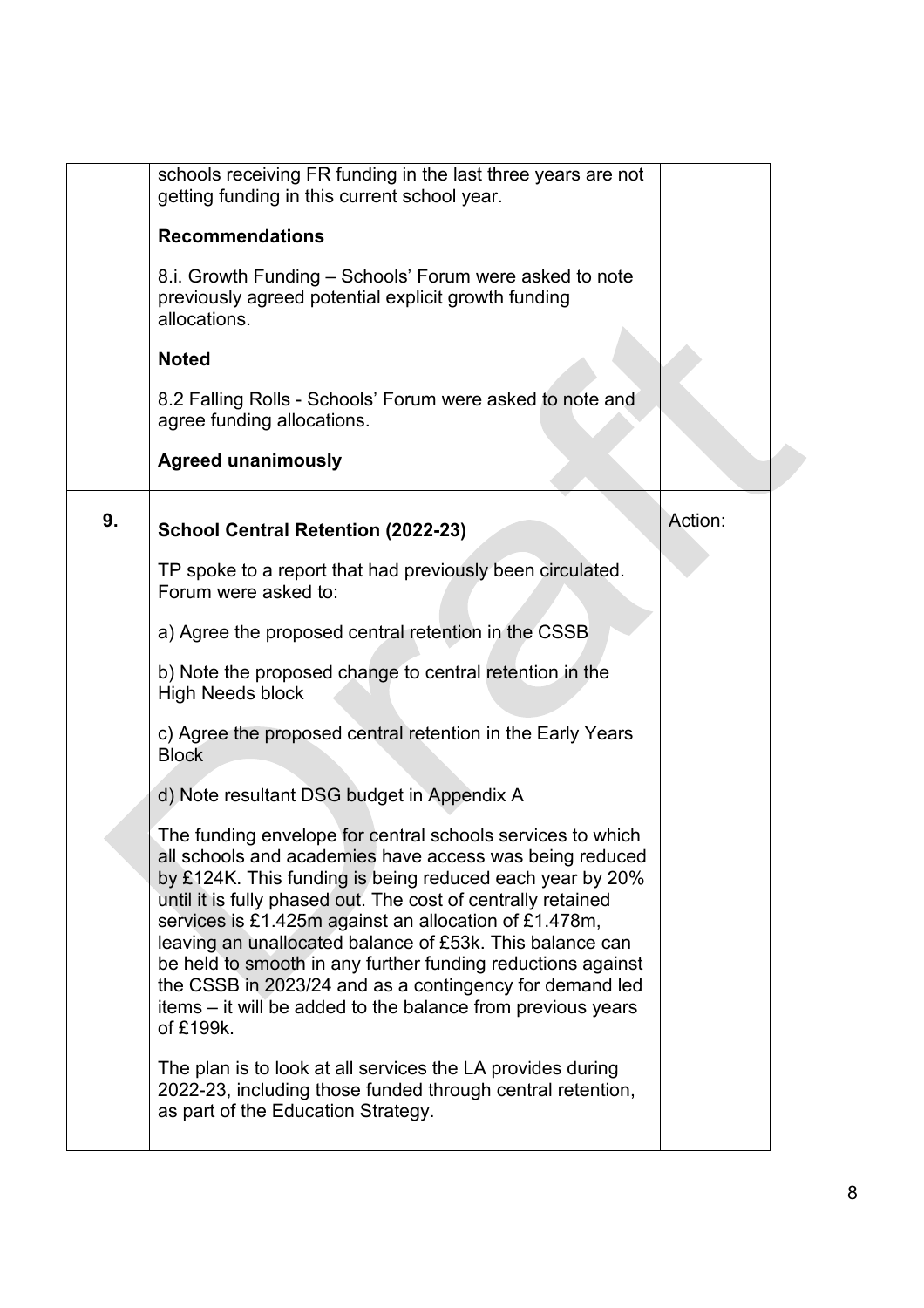| TW queried why there was reference to an SLA for Legal<br>Services. TP replied that the first level of support from Legal<br>Services was available free to all schools and academies<br>and funded through centrally retained funding. But further<br>levels of support were available through an SLA. TP agreed<br>to circulate what that first level entailed.                                                        | <b>TP/AC</b>              |
|--------------------------------------------------------------------------------------------------------------------------------------------------------------------------------------------------------------------------------------------------------------------------------------------------------------------------------------------------------------------------------------------------------------------------|---------------------------|
| And VL asked for it be spelt out to what other services her<br>academy should have access.                                                                                                                                                                                                                                                                                                                               |                           |
| SS queried the Schools HR and Payroll item. TP and AC<br>explained that it had been agreed through the November<br>2021 funding consultation to de-delegate a small amount<br>for specified HR services such as model pay policies for all<br>schools. As Schools HR and Payroll are now separate<br>services, TP clarified the de-delegated item here should be<br>HR only. Again more information would be circulated. | <b>TP/AC</b>              |
| AM-L asked for improved information about centrally<br>retained services over the year, including KPIs and<br>feedback from schools about the quality of the services,<br>plus Benchmarking against other LAs. Also it would be<br>useful to know how central retention has changed over<br>time. AM-L invited members of Schools Forum to contact<br>her with feedback.                                                 | <b>Schools</b><br>members |
| CM asked if any of the services were statutory. The reply<br>was yes, some are statutory.                                                                                                                                                                                                                                                                                                                                |                           |
| In relation to the first recommendation - agreeing the<br>proposed central retention in the CSSB the vote was:                                                                                                                                                                                                                                                                                                           |                           |
| 14 in favour; 1 not in favour, Agreed                                                                                                                                                                                                                                                                                                                                                                                    |                           |
| In relation to the second recommendation - noting the<br>proposed change to central retention in the High Needs<br>block - Noted                                                                                                                                                                                                                                                                                         |                           |
| In relation to EY funding, it is proposed to continue to retain<br>funding in line with the 5% cap in 2022/23, which is the<br>equivalent of £899k, a reduction of £80k (8%) from<br>2021/22. Some of the reduction in funding (£23K) can be<br>managed by meeting the full cost of SALT and CAMHS<br>from the High Needs Block, and we will manage the<br>remaining reduction of £57k within the EYFS Team and          |                           |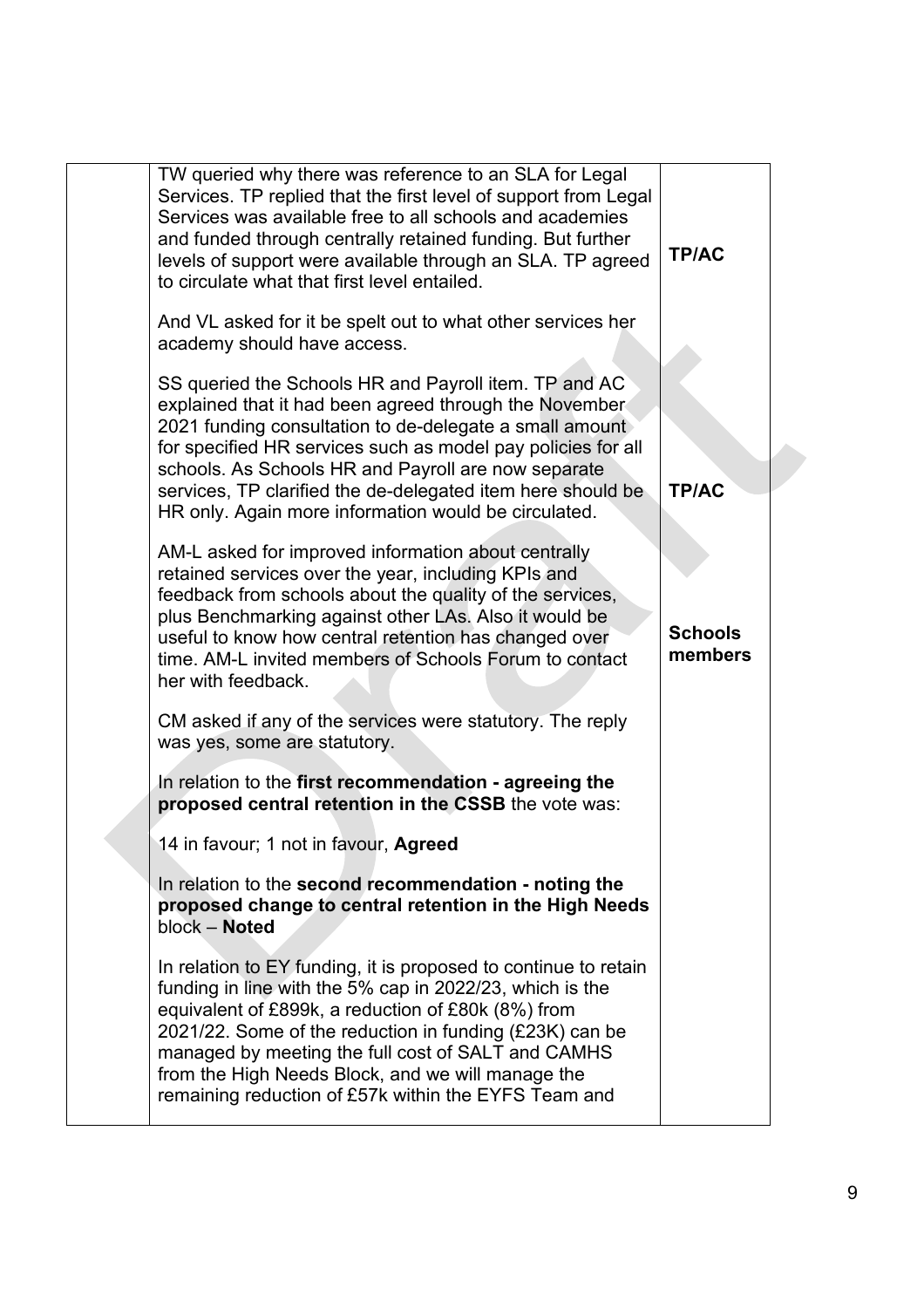|     | Strategy and Management service without impacting<br>services in 2022-23.                                                                                                                                                                                                                                                                                                                                                                             |           |
|-----|-------------------------------------------------------------------------------------------------------------------------------------------------------------------------------------------------------------------------------------------------------------------------------------------------------------------------------------------------------------------------------------------------------------------------------------------------------|-----------|
|     | AM-L acknowledged that while Forum cannot make<br>decisions about HN funding, there was some concern about<br>the SALT and CAMHS services and Forum was awaiting a<br>paper that Cate Duffy had agreed could come to Forum on<br>this. DS replied that Forum is still consulted on areas of<br>funding for which it cannot make decisions (eg through HN<br>subgroup), and there would be a paper on SALT and<br>CAHMS at the May 2022 Forum meeting. | <b>CH</b> |
|     | SC added that Education Board will be an opportunity for<br>schools to be consulted.                                                                                                                                                                                                                                                                                                                                                                  |           |
|     | In relation to the third recommendation - agreeing the<br>proposed retention of Early Years funding, it was<br>agreed unanimously.                                                                                                                                                                                                                                                                                                                    |           |
|     | In relation to the <b>fourth recommendation</b> to note the<br>resultant DSG budget in Appendix A - Noted                                                                                                                                                                                                                                                                                                                                             |           |
| 10. | <b>Early Years Sub Group update</b>                                                                                                                                                                                                                                                                                                                                                                                                                   | Action:   |
|     | AG, the chair of the group, gave a verbal update. The last<br>meeting on 11 January considered the EY Consultation<br>document as no results were yet available (consultation<br>under way). The group agreed to the proposals in the<br>consultation document.                                                                                                                                                                                       |           |
|     | The group suggested further consultation of settings to<br>establish whether attendance was returning to pre-<br>pandemic levels and attendance patterns. It had been<br>difficult to respond to the consultation as it went out so late.<br>The subgroup messaged EY colleagues so there was some<br>dialogue at the subgroup meeting.                                                                                                               |           |
|     | There was a plea to ensure the EY sector is involved in<br>discussions about additional funding for SEN (CH's work).                                                                                                                                                                                                                                                                                                                                  |           |
| 11. | Early Years Funding Formula (2022-23)                                                                                                                                                                                                                                                                                                                                                                                                                 | Action:   |
|     | (CIIr AW arrived at the meeting at 3.08pm during discussion<br>of this item.)                                                                                                                                                                                                                                                                                                                                                                         |           |
|     |                                                                                                                                                                                                                                                                                                                                                                                                                                                       |           |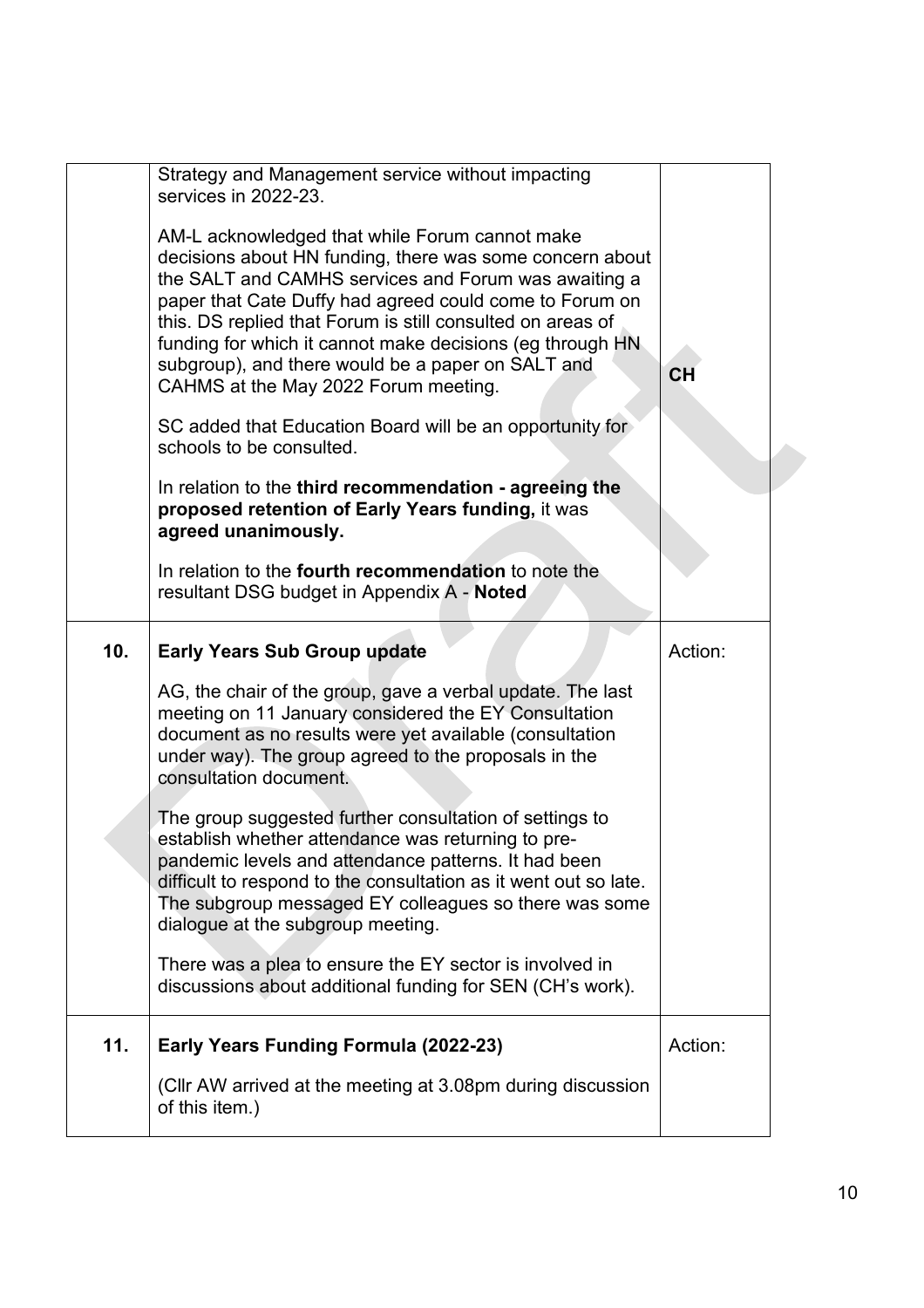|     | DS spoke to a report previously circulated. This item was<br>for decisions.                                                                                                                                                                                                                                     |  |
|-----|-----------------------------------------------------------------------------------------------------------------------------------------------------------------------------------------------------------------------------------------------------------------------------------------------------------------|--|
|     | DS thanked AG for taking the chair of the EY subgroup, for<br>responding to the consultation and encouraging other<br>providers to do so. The consultation could not have gone<br>out any earlier due to when information was released by the<br>DfE on the funding settlement and the operational<br>guidance. |  |
|     | While the DfE was not increasing the rate for 3 and 4 year<br>olds (£7.81), the LA was proposing to, and most<br>respondents agreed with this. There will be an increase in<br>DfE funding in 2022-23 in the 2 year old rate; by £0.21 to<br>£6.87.                                                             |  |
|     | Forum was asked to:                                                                                                                                                                                                                                                                                             |  |
|     | 1. Continue with the SEN Inclusion Fund at the level<br>stated in the consultation; £1,289k                                                                                                                                                                                                                     |  |
|     | 2. To proceed with the disapplication process to the<br>DfE to maintain the current 2 year old funding rate.                                                                                                                                                                                                    |  |
|     | 3. 3 & 4 yr old EYNFF - to maintain existing<br>supplementary factors across all types of provider                                                                                                                                                                                                              |  |
|     | 4. 3 & 4 yr old EYNFF - To continue to use EYPP as<br>the measure of deprivation                                                                                                                                                                                                                                |  |
|     | 5. 2 yr old EYNFF - To continue to use the quality<br>factor                                                                                                                                                                                                                                                    |  |
|     | 6. 2 yr old EYNFF - To continue to use the small setting<br>factor for childminders                                                                                                                                                                                                                             |  |
|     | 7. 2 yr old EYNFF - To protect the 2 year old hourly<br>rate for 2022-23                                                                                                                                                                                                                                        |  |
|     | <b>Agreed</b>                                                                                                                                                                                                                                                                                                   |  |
| 12. | <b>Forward Planning</b>                                                                                                                                                                                                                                                                                         |  |
|     | AM-L welcomed Cllr Angelo Weekes to the meeting.                                                                                                                                                                                                                                                                |  |
|     | Forum noted the forward planning paper.                                                                                                                                                                                                                                                                         |  |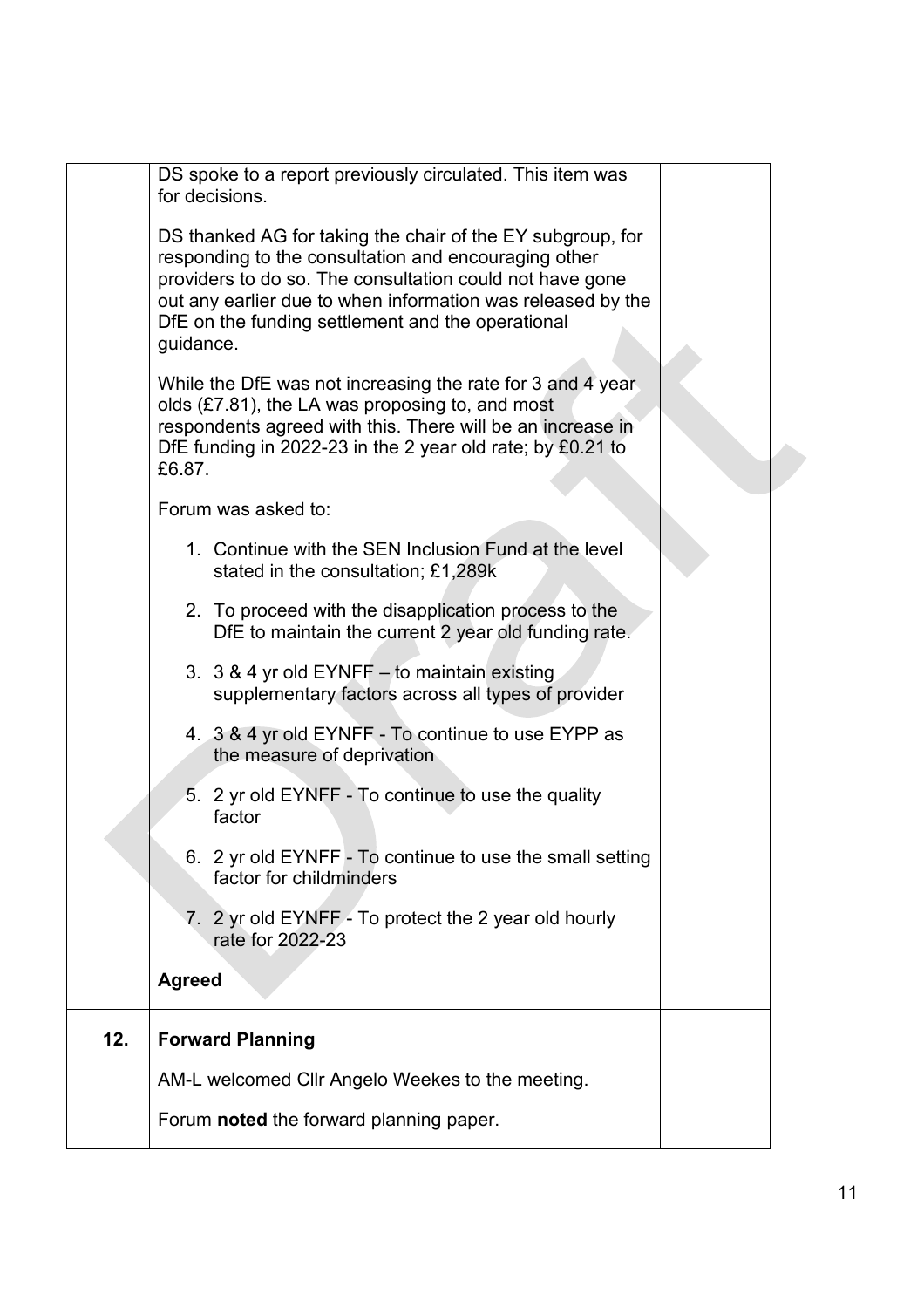| 13. | <b>AOB and close</b>                                                                                                                                                         | Action:   |  |
|-----|------------------------------------------------------------------------------------------------------------------------------------------------------------------------------|-----------|--|
|     | Holiday Pay & TTO – AC reported verbally that legal advice<br>had yet to be issued.                                                                                          | <b>DS</b> |  |
|     | AM-L thanked all for their preparation for and participation<br>in the meeting. She noted that the Governor Hub account<br>was working well, having all papers in one place. |           |  |
|     | The meeting closed at 3.20pm                                                                                                                                                 |           |  |
|     | Dates of next meetings                                                                                                                                                       |           |  |
|     | (virtual meetings on MS Teams unless otherwise indicated)                                                                                                                    |           |  |
|     | <b>Schools Forum</b>                                                                                                                                                         |           |  |
|     | • Thursday 19 May 2022, 2 to 4 pm                                                                                                                                            |           |  |
|     | Thursday 14 July 2022, 2 to 4pm (face to face, venue<br>tbc)                                                                                                                 |           |  |
|     | <b>DSG/Chairs Sub Group</b>                                                                                                                                                  |           |  |
|     | Thursday 12 May, 2 to 3.30pm                                                                                                                                                 |           |  |
|     | • Thursday 7 July, 2 to 3.30pm                                                                                                                                               |           |  |
|     | <b>Early Years Sub Group</b>                                                                                                                                                 |           |  |
|     | Friday 6 May, 1 to 3pm                                                                                                                                                       |           |  |
|     | <b>Capital Sub Group</b>                                                                                                                                                     |           |  |
|     | Thursday 24 February, 12.30 to 2pm                                                                                                                                           |           |  |
|     | Thursday 12 May, 12.30 to 2pm                                                                                                                                                |           |  |
|     | <b>High Needs Sub Group</b>                                                                                                                                                  |           |  |
|     | Monday 7 March to 11am to 1pm                                                                                                                                                |           |  |
|     | Monday 16 May to 11am to 1pm                                                                                                                                                 |           |  |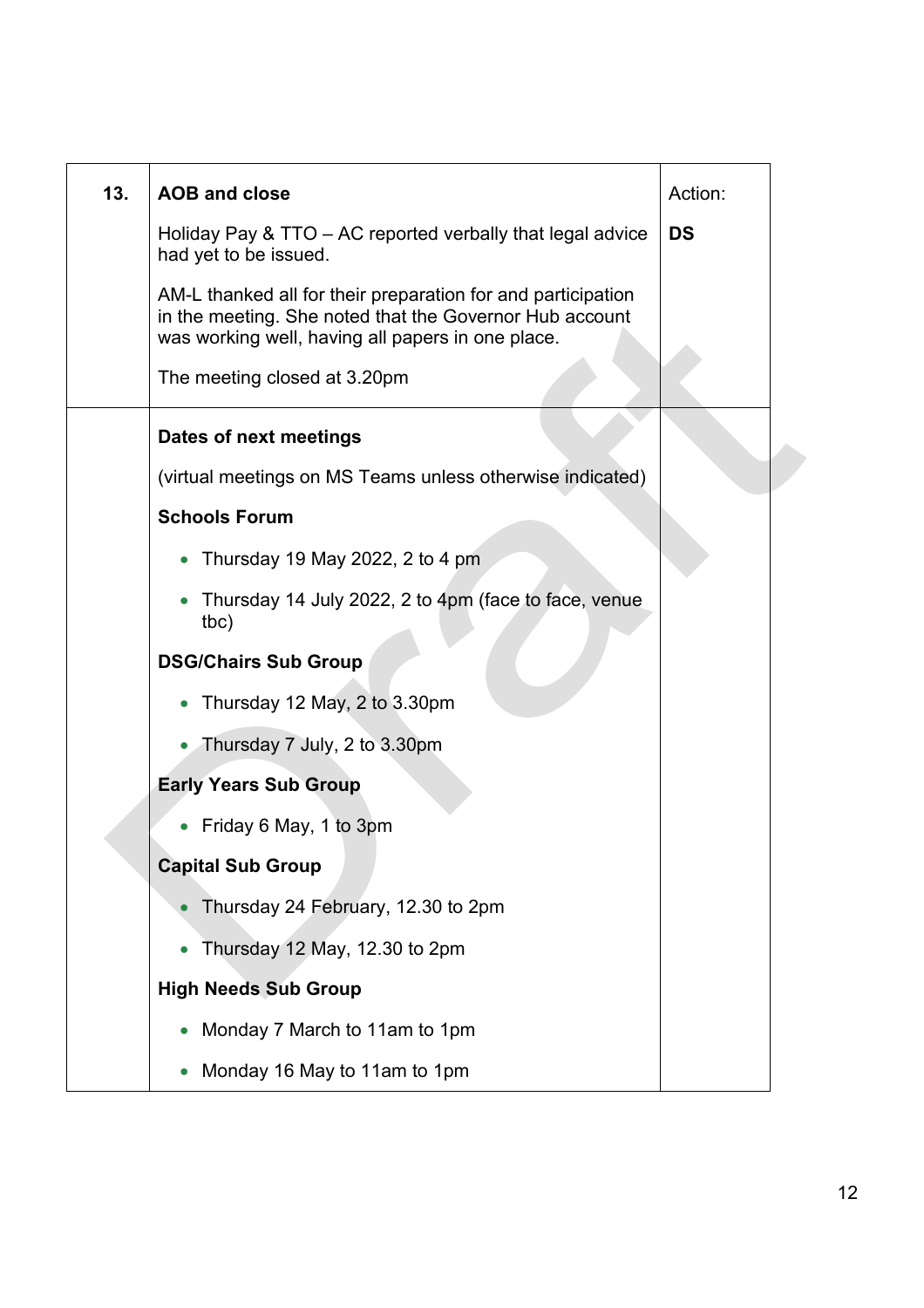

Chair: Abi Misselbrook-Lovejoy

C/o Governor Services

The Laycock Centre

London N1 1TH

**Date/time:** Thursday 19 May 2022, 2pm to 3.30pm

**Agenda item: 4 – High Needs place numbers 2022-23**

**Purpose of report: Decision**

**Recommendations:**

Schools Forum are asked to ratify the place numbers 2022-23

# **Background**

Determination of place numbers at maintained special schools and resource units is an annual process.

Numbers of current placements are taken from the current year January school census. These numbers are then reviewed with each school to assess need for the coming financial year.

The local authority informs and requests the view of Schools Forum on funded place numbers.

## High Needs Places (maintained) 2022-23

#### Place numbers

Numbers used for maintained special schools are those occupied as at January 2022 school census date plus allowance for known starters or agreed growth. Should unexpected demand for places arise in year, the LA will discuss provision with the school and determine any additional funding required.

Places at New River College increased from 108 to 127. Two extra places at Primary and 17 extra medical places.

Laycock Primary registered 58 pupils in the hearing unit at census data but assessment of young children has been difficult during pandemic restrictions, and it is anticipated there is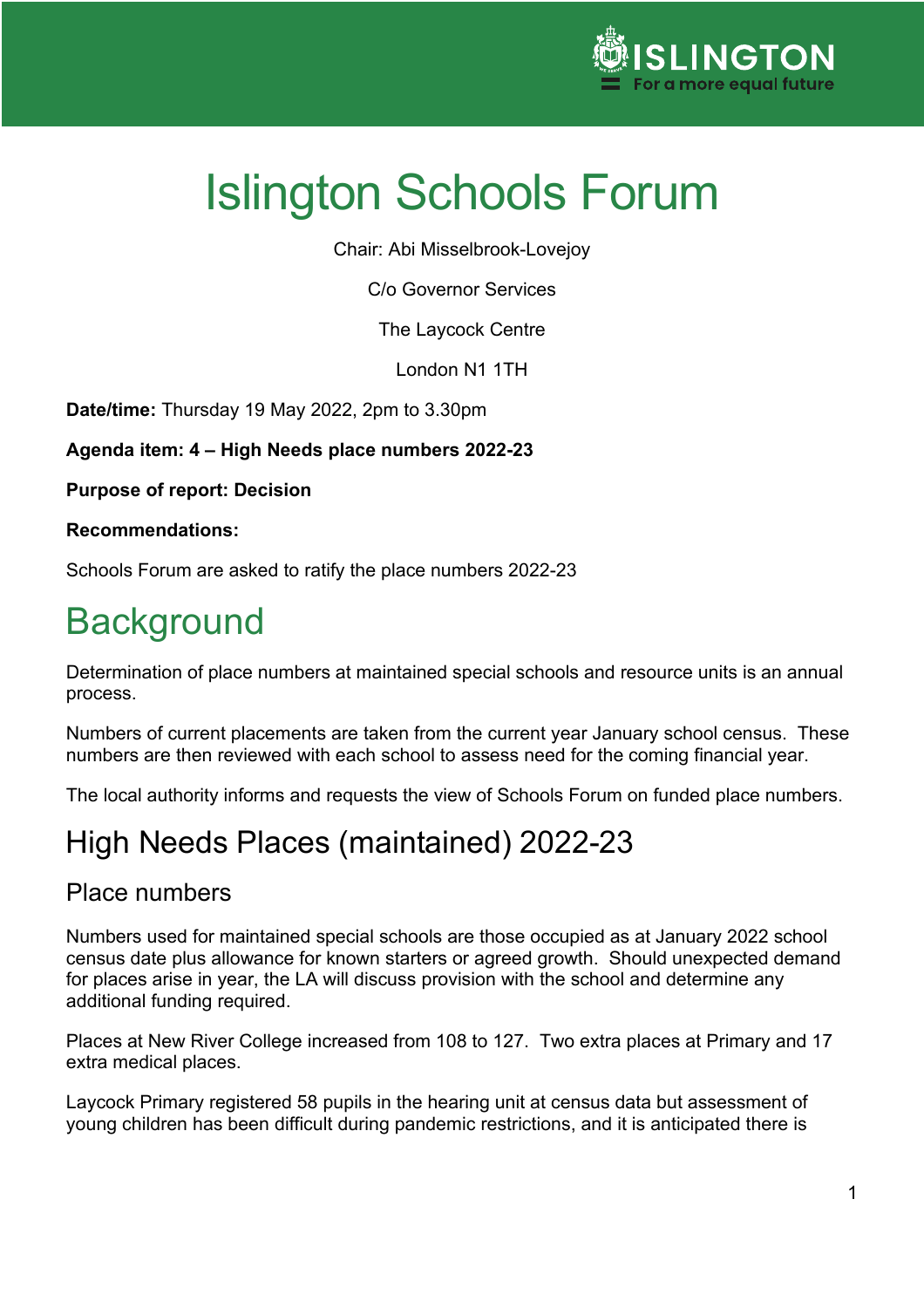backlog of requests for placements. Therefore, their standard number of places is agreed at 64. A review of places will be made termly, and budget adjustments made if appropriate.

### Top up funding

Funds available for individual pupils in special school, resource unit and PRU settings was increased by 2%. This is in line with the Minimum Funding Guarantee applied to budgets for mainstream schools.

Funded place numbers for the 2022-23 financial year:

| <b>School</b>             | <b>Agreed</b><br><b>Places</b><br>$Pre-16$<br>2021-22 | <b>Agreed</b><br><b>Places</b><br>Post 16<br>2021-22 | <b>Total</b> | <b>Agreed</b><br><b>Places</b><br><b>Pre-16</b><br>2020-21 | <b>Agreed</b><br><b>Places</b><br><b>Post 16</b><br>2020-21 | <b>Total</b> |
|---------------------------|-------------------------------------------------------|------------------------------------------------------|--------------|------------------------------------------------------------|-------------------------------------------------------------|--------------|
| New River College         | 127                                                   |                                                      | 127          | 108                                                        |                                                             | 108          |
| <b>Richard Cloudesley</b> | 61                                                    | 23                                                   | 84           | 63                                                         | 24                                                          | 87           |
| <b>Samuel Rhodes</b>      | 105                                                   | 33                                                   | 138          | 101                                                        | 23                                                          | 124          |
| Laycock                   | 64                                                    |                                                      | 64           | 64                                                         |                                                             | 64           |
| Total                     | 357                                                   | 56                                                   | 413          | 336                                                        | 47                                                          | 383          |

### Recommendations

Schools Forum are asked to ratify the place numbers 2022-23.

Contact for queries:

[Christina West](mailto:christina.west@islington.gov.uk)

Finance Support, Schools Finance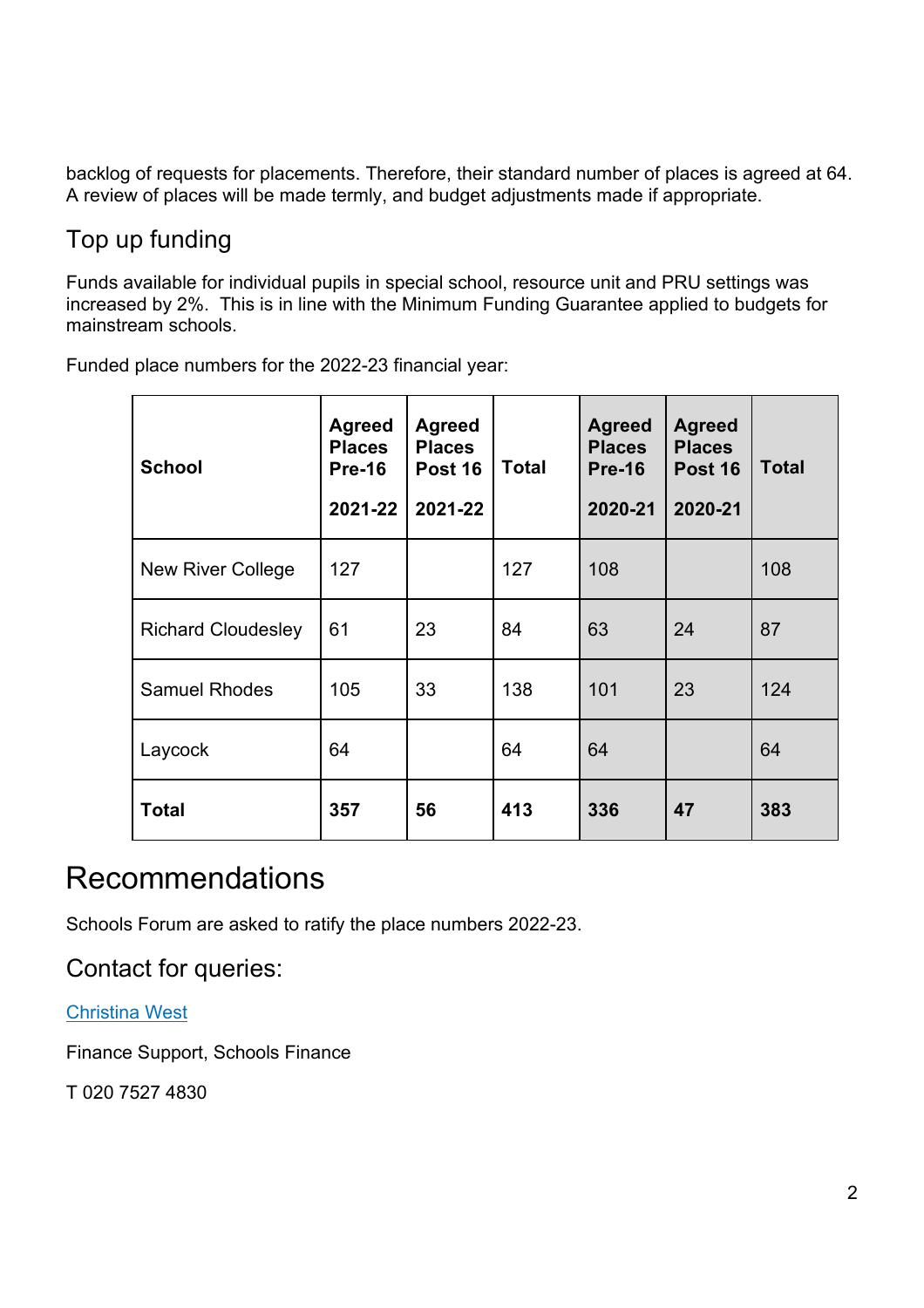

Chair: Abi Misselbrook-Lovejoy

C/o Governor Services

The Laycock Centre

London N1 1TH

**Date/time:** Thursday 19 May 2022, 2pm to 4pm

**Agenda item: 5 - Draft Schools Balances 2021-22**

**Purpose of report: Information**

#### **Recommendations:**

Schools Forum are asked to note:

• Islington's provisional 2021-22 schools' balances position

# School Balances

Following schools' financial closedown, the table in Appendix A provides details of school balances to be reported to Department for Education (DfE) as at 31 March 2022 compared to those held at March 2021. The balances are further compared to the relevant ESFA's suggested revenue balance limits.

The final reported school balances for year ending 31 March 2022 totalled £8.313m, compared to a balance of £9.459m in 2020-21; representing a net decrease of £1.145m; -12%. It should be noted that the year-end balance represents 7% of the schools' annual Individual School Balances (ISB).

A further report will be presented to Schools Forum in July on completion of the annual process of schools submitting their planned use of surplus balances (PUSB) for capital and other purposes, before the end of May 2022.

There are now 10 schools ending the 2021-22 financial year with deficit balances, compared to 9 at March 2021. Of the 9 reported deficits at 31 March 2021, two schools have been able to deliver an underspend during the year meaning their cumulative financial position returns to surplus. Three schools during the 2021-22 financial year have entered into a deficit.

A further analysis of balances, when compared to the Education & Skills Funding Agency (ESFA) suggested guidance of balances held by schools; 8% for nursery, primary and special schools and 5% for secondary schools, indicate 21 schools are above the suggested limits. Of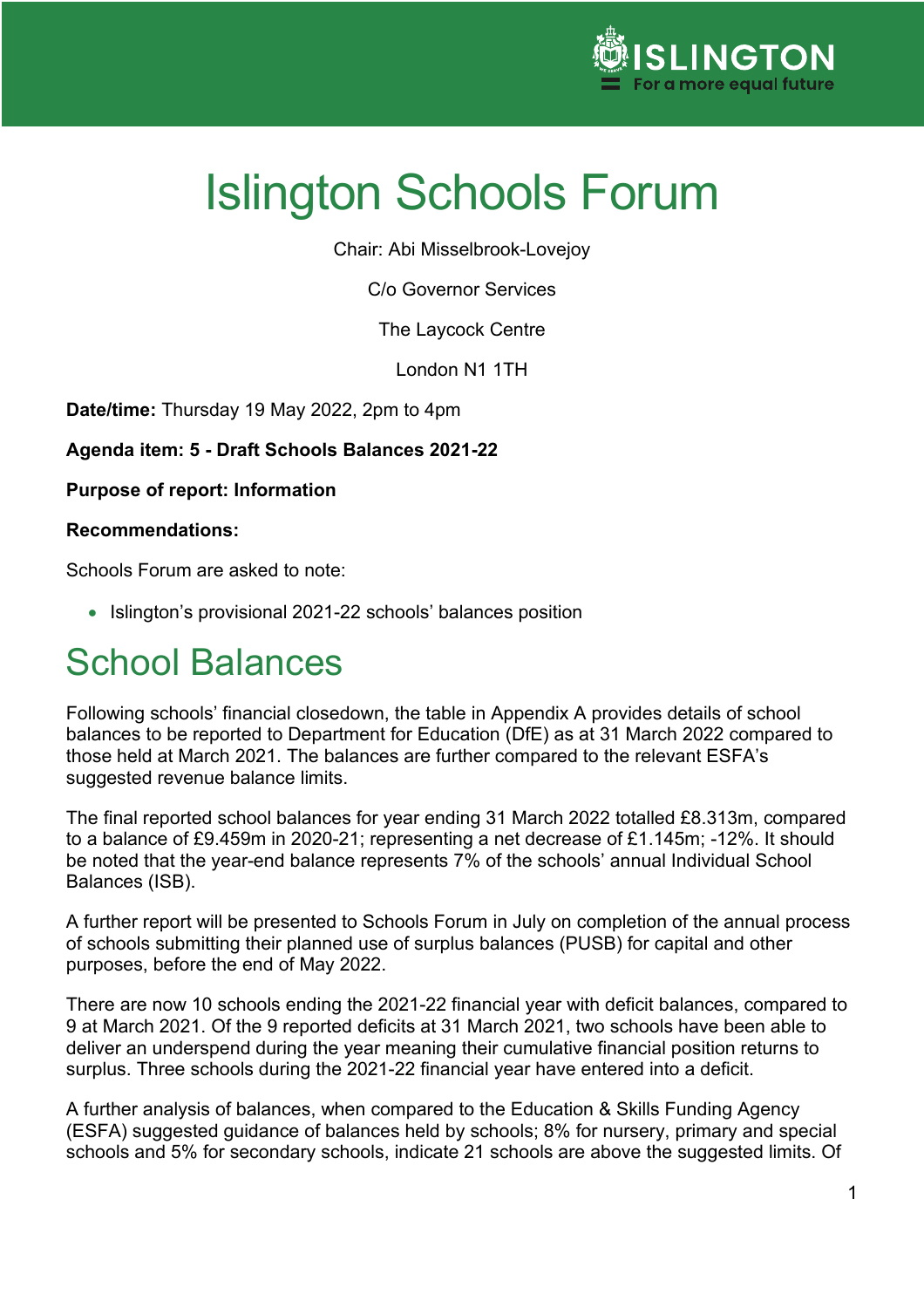the 21, 11 schools reported an in-year deficit which means their cumulative balance has reduced when comparing year-on-year.

Of the 52 maintained schools in Islington, 37 have reported in-year deficits with only 15 schools reporting increases to their overall balances. This picture is reflective of the ongoing financial pressures schools are currently facing.

The Council's Scheme for Financing Schools does not permit a school to set a deficit budget. Where in exceptional circumstances deficits cannot be avoided, schools will enter into a formal agreed deficit recovery plan (DRP) which requires schools to move back into a surplus financial position within a 3-year period. Schools, including their Chair of Governors, will be required to meet with the LA on at least a termly basis to monitor their progress against the DRP and asked to identify risks of achieving the required timeline of returning to a surplus. Schools are also required to submit their pupil number projections for determination of realistic future budget forecasts. The LA representatives included in the meetings will be Schools Finance; School Improvement and HR.

### Recommendations

That Schools Forum notes:

- provisional 2021-22 schools' balances position
- deficit schools and schools that have moved out of deficit

A further report will be presented to the July meeting of this Forum to include the following:

- earmarked revenue balances for capital purposes
- schools with deficit balances and actions being taken to achieve a deficit recovery
- 3 year summary of LBI schools' balances
- schools forecasting a deficit position for 2022-23
- schools ratified budgets 2022-23 including identifying schools with high balances and high in year deficits

#### Contact for queries:

#### [Sabrina Bryan](mailto:Sabrina.Bryan@islington.gov.uk)

Schools Finance Service Manager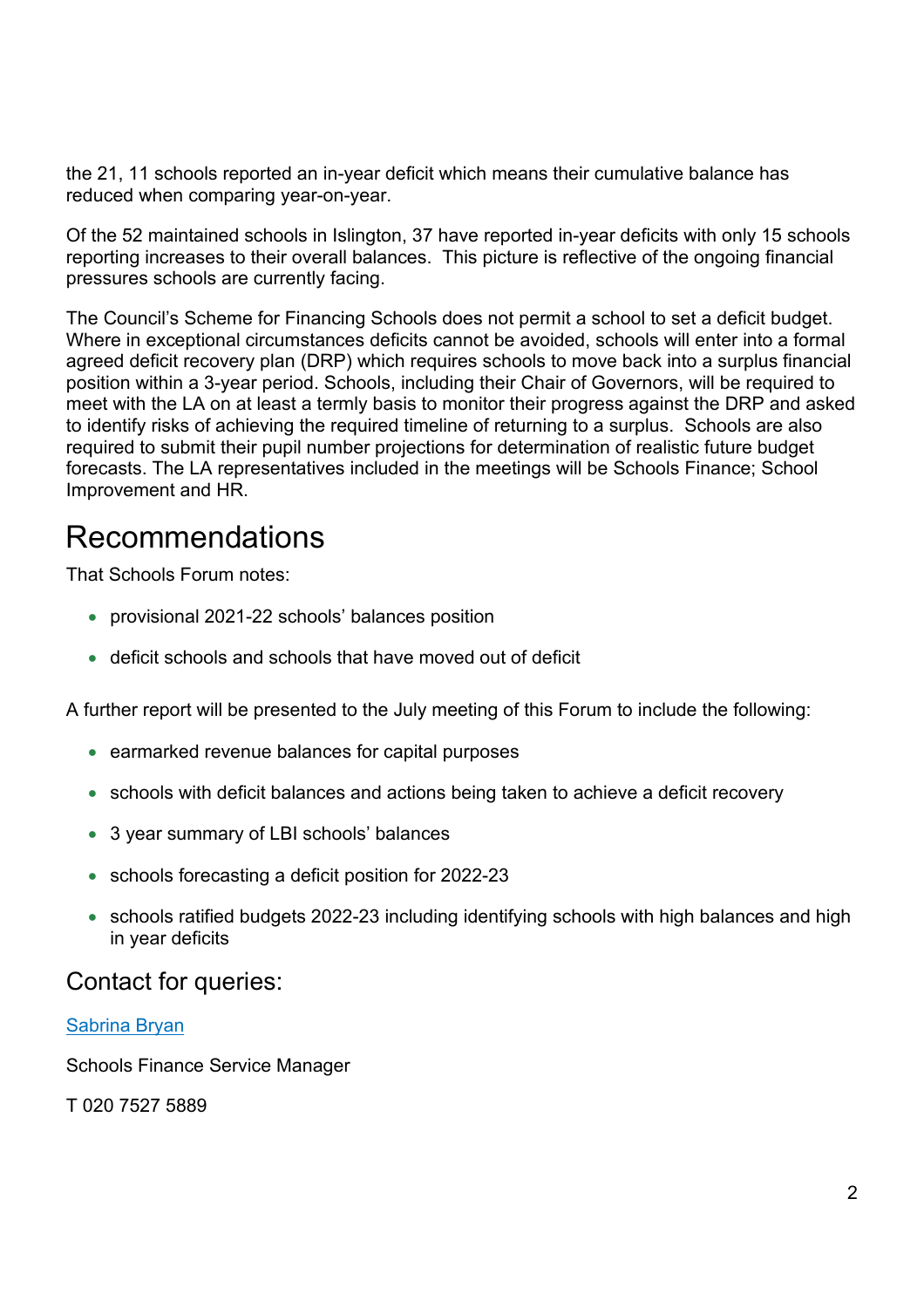#### **Schools Forum 19 May 2022 Alternative Schools Forum 19 May 2022 Appendix A Draft School Balances 2021-22**

**Note: balances are before deduction of revenue earmarked for capital balances not yet decided by schools.**

#### **Provisional data as at 10 May 2022**

|                                                         | <b>School Balances</b><br>20-21 £ | <b>School Balances</b><br>$21-22E$ | Increase /<br>(Decrease) in<br>balances | <b>Islington School</b><br><b>Budgets 2021-22</b> | 21-22 Balances<br>as a % of ISB | <b>ESFA Balance</b><br>Guide @ 5% /<br>8% | <b>Excess over</b> |
|---------------------------------------------------------|-----------------------------------|------------------------------------|-----------------------------------------|---------------------------------------------------|---------------------------------|-------------------------------------------|--------------------|
| Kate Greenaway Nursery School                           | 41,071                            | 25,855                             | $-15,217$                               | 561,900                                           | 5%                              | 44,952                                    |                    |
| Margaret McMillan Nursery School                        | 443,686                           | 333,878                            | $-109,808$                              | 746,653                                           | 45%                             | 59,732                                    | 274,146            |
| North Islington Nursery School                          | 49,135                            | 98,315                             | 49,180                                  | 617,955                                           | 16%                             | 49,436                                    | 48,879             |
| <b>Total Nursery Schools</b>                            | 533,892                           | 458,048                            | $-75,844$                               | 1,926,509                                         | 24%                             | 154,121                                   | 323,025            |
| <b>Ambler Primary School</b>                            | 71,941                            | 115,198                            | 43,257                                  | 2,622,192                                         | 4%                              | 209,775                                   |                    |
| <b>Ashmount Primary School</b>                          | 134,949                           | 13,632                             | $-121,317$                              | 2,512,894                                         | 1%                              | 201,032                                   |                    |
| <b>Blessed Sacrament RC Primary School</b>              | 101,643                           | 62,610                             | $-39,033$                               | 884,963                                           | $7\%$                           | 70,797                                    |                    |
| <b>Canonbury Primary School</b>                         | $-18,377$                         | 15,787                             | 34,164                                  | 2,400,510                                         | 1%                              | 192,041                                   |                    |
| Christ The King RC Primary School                       | 213,463                           | 147,598                            | $-65,865$                               | 1,731,254                                         | 9%                              | 138,500                                   | 9,098              |
| Copenhagen Primary School                               | 88,048                            | 24,255                             | $-63,793$                               | 1,115,132                                         | 2%                              | 89,211                                    |                    |
| Drayton Park Primary School                             | $-284,696$                        | $-554,977$                         | $-270,281$                              | 1,735,057                                         | $-32%$                          | 138,805                                   |                    |
| Duncombe Primary School                                 | $-285,254$                        | $-341,167$                         | $-55,912$                               | 2,339,290                                         | $-15%$                          | 187,143                                   |                    |
| Gillespie Primary School                                | 49,026                            | 47,996                             | $-1,030$                                | 1,331,421                                         | 4%                              | 106,514                                   |                    |
| <b>Grafton Primary School</b>                           | $-94,386$                         | $-265,720$                         | $-171,334$                              | 2,589,276                                         | $-10%$                          | 207,142                                   |                    |
| Hanover Primary School                                  | 134,032                           | 95,302                             | $-38,730$                               | 1,863,632                                         | 5%                              | 149,091                                   |                    |
| Hargrave Park Primary School                            | 137,397                           | 87,188                             | $-50,209$                               | 2,007,310                                         | 4%                              | 160,585                                   |                    |
| <b>Highbury Quadrant Primary School</b>                 | $-175,444$                        | $-165,562$                         | 9,882                                   | 1,828,230                                         | $-9%$                           | 146,258                                   |                    |
| <b>Hugh Myddelton Primary School</b>                    | 118,319                           | 17,868                             | $-100,451$                              | 2,833,644                                         | 1%                              | 226,692                                   |                    |
| Laycock Primary School                                  | 13,932                            | $-197,348$                         | $-211,280$                              | 2,872,511                                         | $-7%$                           | 229,801                                   |                    |
| <b>Montem Primary School</b>                            | 398,036                           | 283,517                            | $-114,519$                              | 2,080,618                                         | 14%                             | 166,449                                   | 117,067            |
| <b>Moreland Primary School</b>                          | 136,835                           | 101,455                            | $-35,380$                               | 2,129,783                                         | 5%                              | 170,383                                   |                    |
| Newington Green Primary School                          | 280,356                           | 211,372                            | $-68,984$                               | 2,484,134                                         | 9%                              | 198,731                                   | 12,641             |
| Pakeman Primary School                                  | 93,450                            | 38,971                             | $-54,478$                               | 1,908,919                                         | 2%                              | 152,713                                   |                    |
| Pooles Park Primary School                              | 45,020                            | $-50,376$                          | $-95,396$                               | 1,652,068                                         | $-3%$                           | 132,165                                   |                    |
| Prior Weston Primary School                             | $-122,300$                        | $-359,204$                         | $-236,903$                              | 1,887,523                                         | $-19%$                          | 151,002                                   |                    |
| Robert Blair Primary School                             | 127,796                           | 93,769                             | $-34,027$                               | 1,400,417                                         | 7%                              | 112,033                                   |                    |
| Rotherfield Primary School                              | 317,158                           | 238,734                            | $-78,424$                               | 2,141,957                                         | 11%                             | 171,357                                   | 67,377             |
| Sacred Heart RC Primary School                          | 376,934                           | 340,147                            | $-36,787$                               | 2,720,805                                         | 13%                             | 217,664                                   | 122,482            |
| St Andrews (Barnsbury) Church of England Primary School | $-18,377$                         | $-36,699$                          | $-18,322$                               | 1,185,077                                         | $-3%$                           | 94,806                                    |                    |
| St Joan of Arc RC Primary School                        | 125,719                           | 204,582                            | 78,863                                  | 2,351,774                                         | 9%                              | 188,142                                   | 16,440             |
| St John Evangelist RC Primary School                    | 213,627                           | 189,214                            | $-24,413$                               | 1,755,664                                         | 11%                             | 140,453                                   | 48,761             |
| St Johns Highbury Vale CofE Primary School              | 8,978                             | $-44,393$                          | $-53,372$                               | 1,104,633                                         | $-4%$                           | 88,371                                    |                    |
| St Johns Upper Holloway CofE Primary School             | 86,462                            | 215,345                            | 128,884                                 | 1,347,491                                         | 16%                             | 107,799                                   | 107,546            |
| St Josephs RC Primary School                            | 633,688                           | 795,446                            | 161,757                                 | 2,344,434                                         | 34%                             | 187,555                                   | 607,891            |
| St Judes & St Pauls CofE Primary School                 | 113,085                           | 152,093                            | 39,008                                  | 1,099,988                                         | 14%                             | 87,999                                    | 64,094             |
| St Lukes CofE Primary School                            | 43,797                            | 29,841                             | $-13,957$                               | 1,349,560                                         | 2%                              | 107,965                                   |                    |
| St Marks CofE Primary School                            | 248,016                           | 228,483                            | $-19,533$                               | 1,384,916                                         | 16%                             | 110,793                                   | 117,690            |
| St Marys CofE Primary School                            | 269,225                           | 258,149                            | $-11,076$                               | 1,122,134                                         | 23%                             | 89,771                                    | 168,378            |
| St Peters & St Pauls RC Primary School                  | 118,522                           | 98,507                             | $-20,015$                               | 1,252,181                                         | 8%                              | 100,174                                   |                    |
| <b>Thornhill Primary School</b>                         | 437,906                           | 484,050                            | 46,144                                  | 2,515,844                                         | 19%                             | 201,268                                   | 282,783            |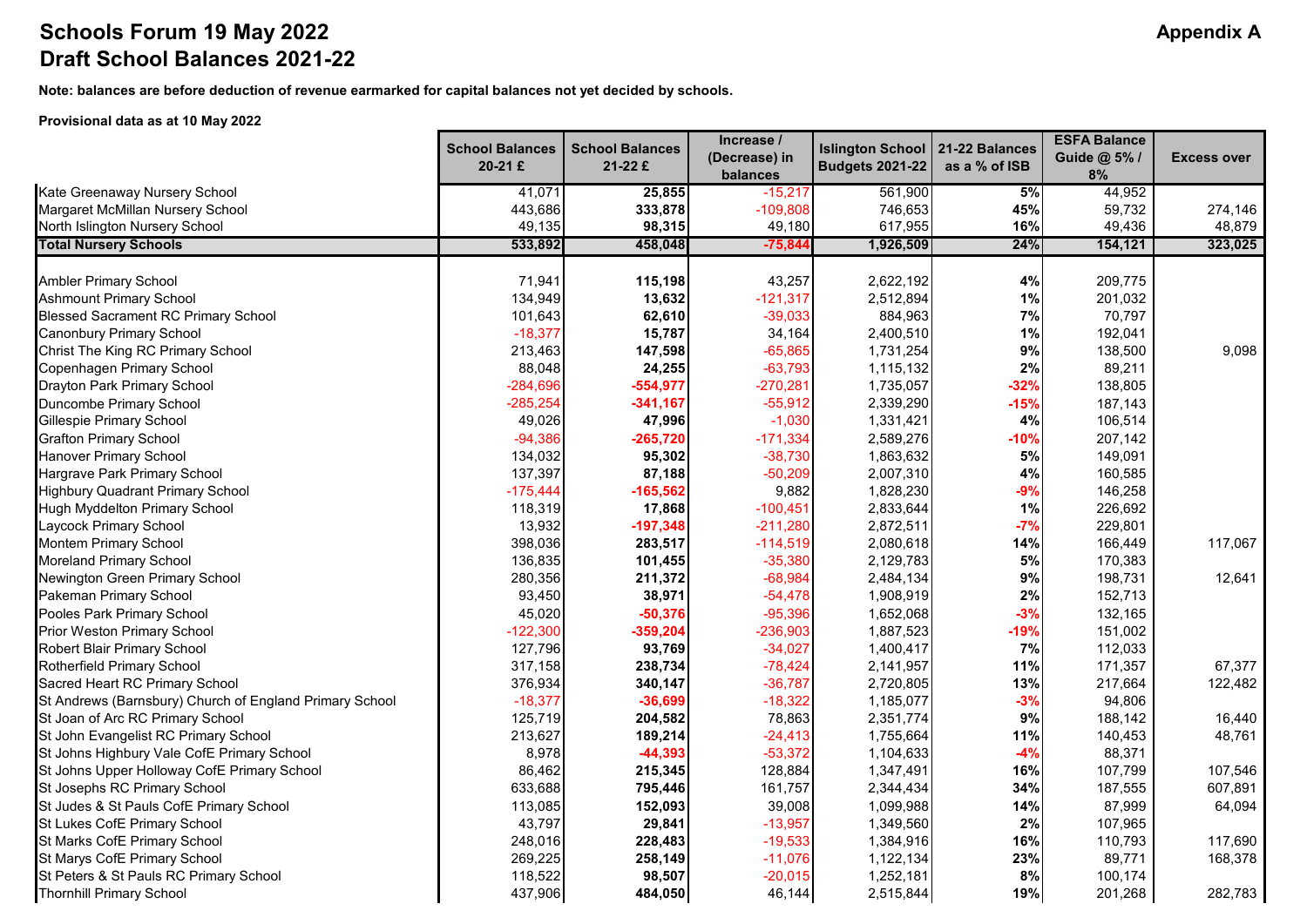| <b>Tufnell Park Primary School</b>                        | 35,890     | 62,403     | 26,513       | 2,204,547   | 3%    | 176,364   |           |
|-----------------------------------------------------------|------------|------------|--------------|-------------|-------|-----------|-----------|
| Vittoria Primary School                                   | 171,056    | 96,620     | $-74,435$    | 1,211,583   | 8%    | 96,927    |           |
| <b>Winton Primary School</b>                              | $-1,770$   | 11,546     | 13,316       | 1,580,940   | 1%    | 126,475   |           |
| <b>Yerbury Primary School</b>                             | 214,183    | 176,051    | $-38,132$    | 2,242,390   | 8%    | 179,391   |           |
| <b>Total Primary Schools</b>                              | 4,557,885  | 2,922,284  | $-1,635,602$ | 75,126,697  | 4%    | 6,010,136 | 1,742,248 |
|                                                           |            |            |              |             |       |           |           |
| <b>Central Foundation</b>                                 | 231,602    | 488,720    | 257,117      | 7,235,661   | 7%    | 361,783   | 126,936   |
| Elizabeth Garrett Anderson                                | 1,271,489  | 1,049,254  | $-222,235$   | 7,380,061   | 14%   | 369,003   | 680,251   |
| <b>Highbury Fields School</b>                             | 554,082    | 570,460    | 16,378       | 6,542,430   | 9%    | 327,121   | 243,338   |
| Beacon High                                               | $-325,752$ | $-333,664$ | $-7,912$     | 4,075,715   | $-8%$ | 203,786   |           |
| Arts & Media School Islington                             | 216,337    | 773,006    | 556,669      | 5,621,568   | 14%   | 281,078   | 491,928   |
| <b>St Aloysius' College</b>                               | 1,643,121  | 1,815,796  | 172,675      | 5,391,050   | 34%   | 269,552   | 1,546,244 |
| <b>Total Secondary Schools</b>                            | 3,590,879  | 4,363,572  | 772,693      | 36,246,485  | 12%   | 1,812,324 | 3,088,697 |
|                                                           |            |            |              |             |       |           |           |
| Richard Cloudesley PH School                              | 461,027    | 420,832    | $-40,196$    | 1,814,905   | 23%   | 145,192   | 275,639   |
| Samuel Rhodes MLD School                                  | 240,770    | 117,890    | $-122,881$   | 2,326,412   | 5%    | 186,113   |           |
| <b>Total Special Schools</b>                              | 701,798    | 538,721    | $-163,076$   | 4,141,317   | 13%   | 331,305   | 275,639   |
| <b>New River College</b>                                  | 74,234     | 30,693     | $-43,541$    | 3,622,222   | 1%    | 289,778   |           |
| <b>Total Pupil Referral Unit</b>                          | 74,234     | 30,693     | $-43,541$    | 3,622,222   | 1%    | 289,778   |           |
| Total school balances before earmarked capital deductions | 9,458,688  | 8,313,318  | $-1,145,370$ | 121,063,230 | 7%    | 8,597,664 | 5,429,610 |

| 3 Year comparison                                                                     | 2018-19   | 2019-20    | 2020-21      | 2021-22      |
|---------------------------------------------------------------------------------------|-----------|------------|--------------|--------------|
|                                                                                       |           |            |              |              |
| Balance totals - note capital deductions to be added in when<br>school data available | 8,185,997 | 11,732,678 | 9,458,688    | 8,313,318    |
| Change from previous year                                                             | $-84.214$ | 3,546,681  | $-2,273,990$ | $-1,145,370$ |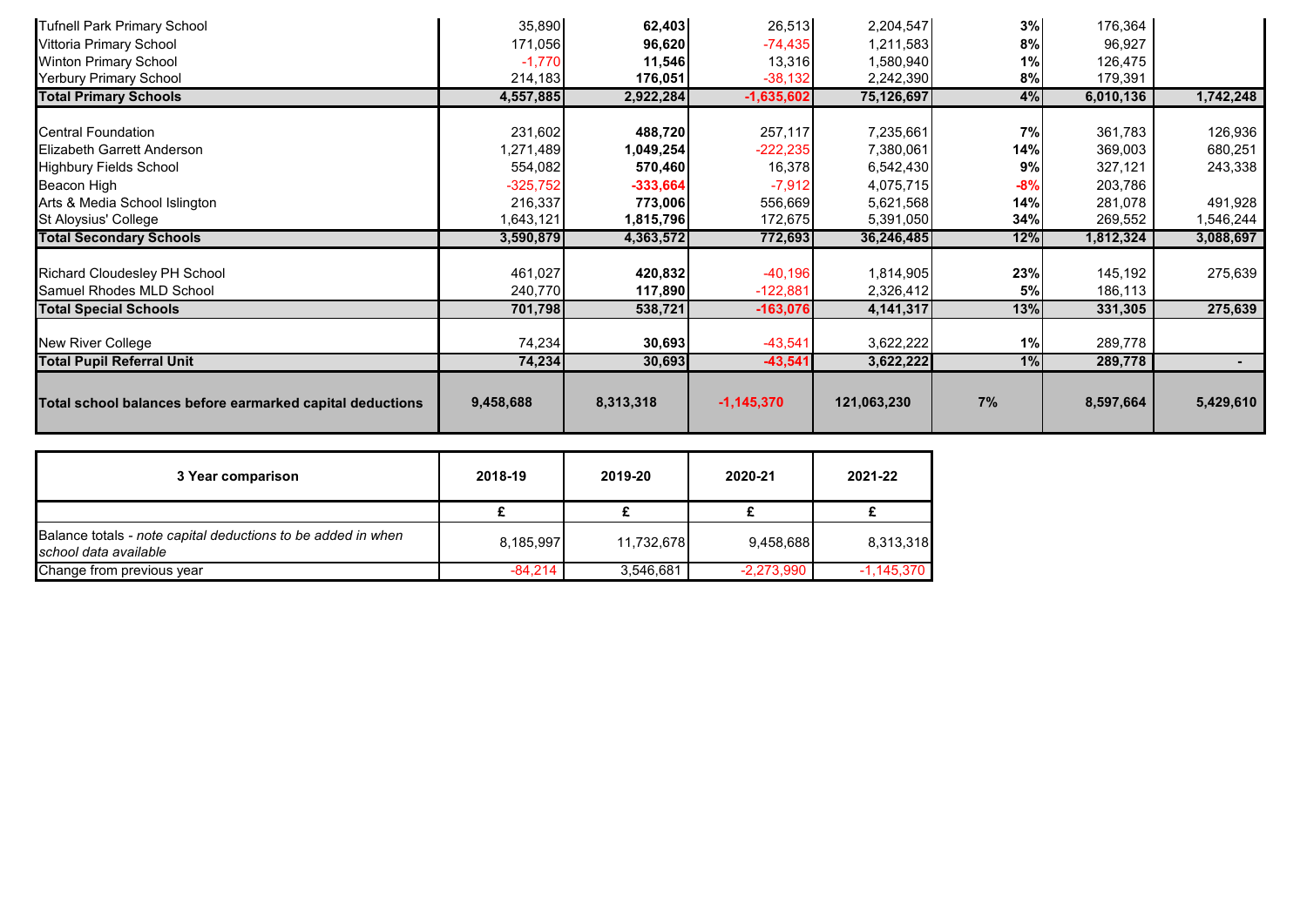

Chair: Abi Misselbrook-Lovejoy

C/o Governor Services

The Laycock Centre

London N1 1TH

**Date/time:** Thursday 19 May 2022, 2pm to 4pm

**Agenda item: 6 – Draft DSG Outturn 2021/22**

#### **Purpose of report: For information**

#### **Recommendations:**

That Schools Forum notes:

- a) The £5.218m underspend against the DSG, of which £1.252m has been allocated and £3.878m has been earmarked for cost pressures and risks.
- b) That the final outturn will be confirmed at Schools Forum in July.

## **Background**

1. The draft DSG budget outturn for 2021/22 is contained in this report. The overall position across all spending blocks is an underspend of (-£5.218m, 3.3%). Most of this balance has already been allocated (£1.252m) or has been earmarked for cost pressures / risks (£3.878m). A significant proportion of this underspend relates to balances carried forward from previous years:

|                                         | <b>Schools</b><br><b>Block</b> | De-<br>delegated | <b>CSSB</b>  | High<br><b>Needs</b><br><b>Block</b> | <b>Early</b><br>Years<br><b>Block</b> | <b>Total</b> |
|-----------------------------------------|--------------------------------|------------------|--------------|--------------------------------------|---------------------------------------|--------------|
|                                         | £m                             | £m               | £m           | £m                                   | £m                                    | £m           |
| Opening balance                         | 0.484                          | 0.080            | 0.044        | 1.542                                | 2.496                                 | 4.646        |
| In-year movement                        | 0.292                          | 0.042            | 0.166        | 1.107                                | $-1.035$                              | 0.572        |
| Draft closing balance                   | 0.776                          | 0.122            | 0.210        | 2.649                                | 1.461                                 | 5.218        |
|                                         |                                |                  |              |                                      |                                       |              |
| Allocated                               | $\mathbf 0$                    | $\mathbf{0}$     | $\mathbf{0}$ | 1.252                                | 0                                     | 1.252        |
| Earmarked for cost<br>pressures / risks | 0.688                          | 0.122            | 0.210        | 1.397                                | 1.461                                 | 3.878        |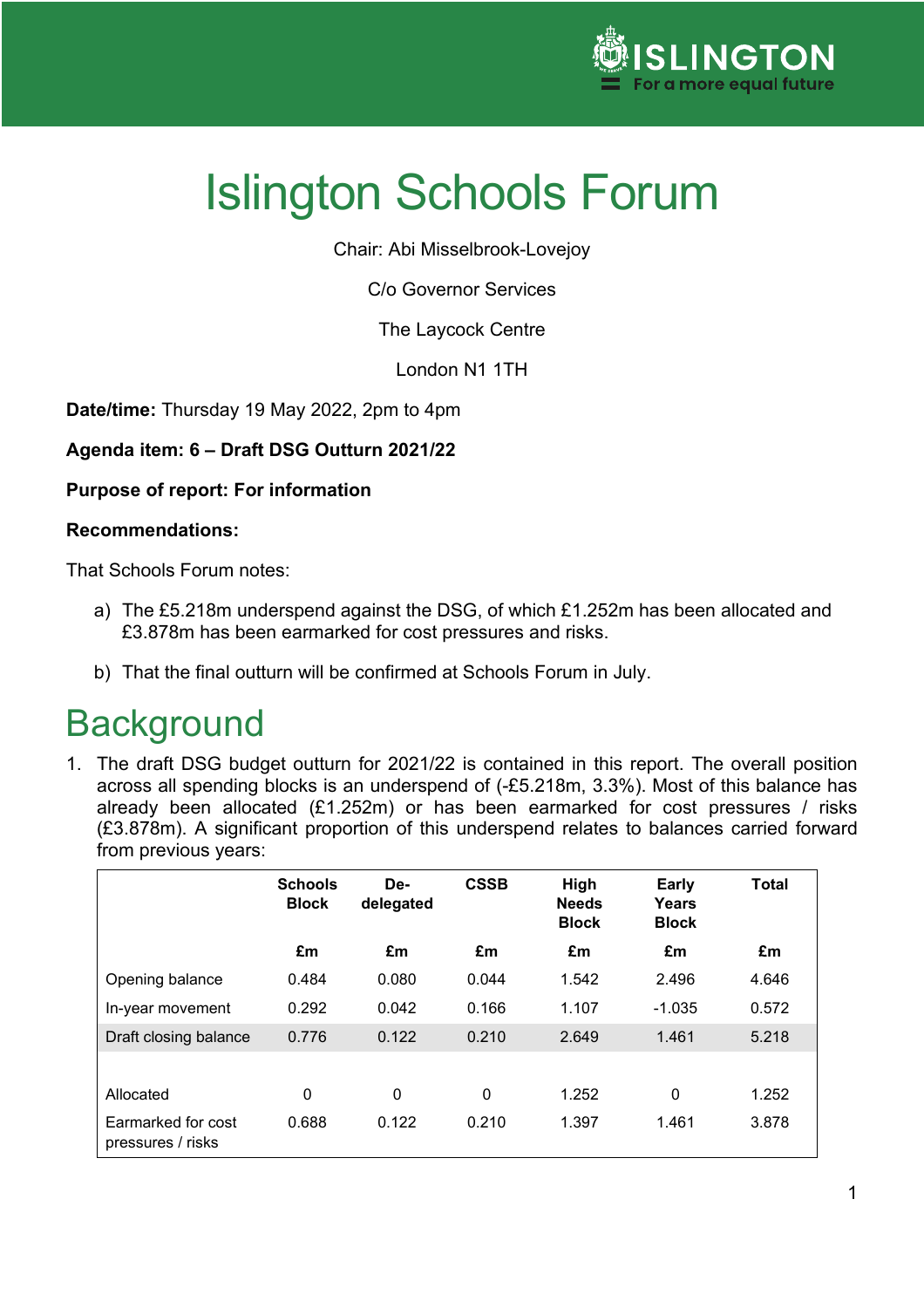|                 | <b>Schools</b><br><b>Block</b> | De-<br>delegated | <b>CSSB</b> | <b>High</b><br><b>Needs</b><br><b>Block</b> | <b>Early</b><br>Years<br><b>Block</b> | Total |
|-----------------|--------------------------------|------------------|-------------|---------------------------------------------|---------------------------------------|-------|
| To be allocated | 0.088                          | 0                |             | 0                                           |                                       | 0.088 |
| Total           | 0.776                          | 0.122            | 0.210       | 2.649                                       | 1.461                                 | 5.218 |

2. All of the budget variances for 2021/22 are in Appendix 1.

#### **Schools Block (-£0.776m underspend)**

- 3. This consists of funding centrally retained for growth (£0.300m) and falling rolls (£0.400m). Any net underspend against these budgets will be rolled forward at year end. Allocations of growth are adjusted following the October census. The following variances against the budget have led to a £0.088m underspend:
	- - £0.081m (-27%) underspend against the budget for growth, following the outcome of the October census
	- - £0.007m (-2%) underspend against the budget for falling rolls
- 4. The net underspend against growth and falling rolls will be carried forward to 2022/23 and can either be used for the same purpose in 2022/23 or allocated elsewhere by Schools Forum.
- 5. The following balances being held until the summer term, pending any funding adjustments following the changes to the treatment of NNDR for schools by the DfE / resolution of the legal position in relation to the term-time only staff holiday pay issue:
	- - £0.321m balance from the one-off cash payment in relation to the Secondary Unit of Funding from 2019/20.
	- - £0.367m one-off DSG rebate in relation to Clerkenwell School which closed in the summer.

#### **De-delegated funding (-£0.122m underspend)**

- 6. This is funding de-delegated by maintained schools for specific functions. Underspends cannot be used to offset overspends elsewhere within the DSG.
- 7. The schools in financial difficulties (£0.220m) and priority support (£0.188m) budgets have been allocated in full this year.
- 8. The school redundancy budget (£0.205m) is made up of in-year de-delegated funding of £0.083m, a £0.022m carry forward from previous years and £0.100m of core Council funding. This budget has overspent by £0.085m (41%) due to the high levels of redundancies in schools this year. Redundancy costs are split between schools and this budget. Cost sharing arrangements will be reviewed to reduce the risk of future overspends as the level of staff reorganisations in schools leading to redundancy costs are expected to remain high. However this will need to be done with caution due to the impact on school balances which are in decline.
- 9. The following variances also occurred against de-delegated budgets: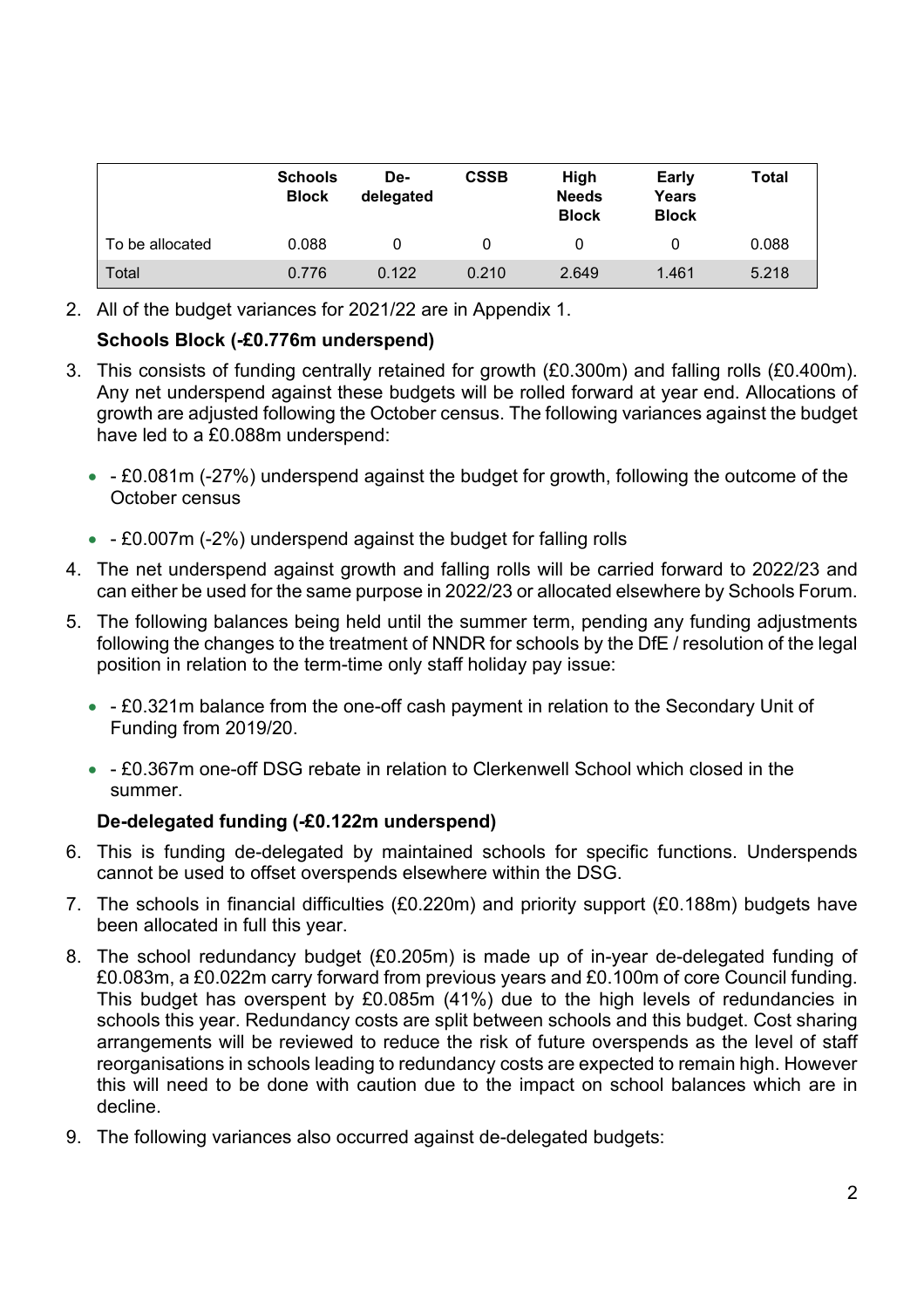- + £0.009m (15%, a new variance) overspend against the de-delegated budget for trade union facility time.
- - £0.216m (a new variance) underspend against de-delegated funding for NQTs following implementation of the Early Career Framework (ECF). £0.061m of this variance is an underspend carried forward from 2020/21. This underspend will be used to offset the overspends against the redundancy and trade union facility time budget. A 3-year budget plan for the ECF is being worked-up taking into account the remaining funding (£0.122m). This will be shared with Schools Forum in July.

#### **Central Schools Services Block (CSSB) (-£0.210m underspend)**

- 10. There is an unallocated balance of -£0.155m (10%) against the CSSB and a carry forward of £0.044m from 2021/22. These balances were being held to smooth in continued reductions in CSSB funding by the government.
- 11. There is an underspend of -£0.011m (24%) against the budget for admission appeals. This will be added to the balance above, leaving a total of £0.210m to smooth in future funding reductions.

#### **High Needs Block (-£2.649m underspend)**

- 12. The following variances have occurred against the high needs block:
	- - £1.210m (79%) remaining balance from the £1.524m underspend carried forward from 2020/21. £0.314m has allocated to schools with higher than average numbers of children with Education, Health and Care Plans.
	- - £1.983m (6%) high needs funding being held against future funding risks. This is the remainder of the growth in funding we received in 2021/22 to meet increasing cost pressures in high needs. We are being cautious over the allocation of funding as the outlook for further growth for high needs after 2022/23 will be significantly lower than in previous years and we are facing increasing levels of demand and complexity. We also need to take into account the ongoing effect of the cost pressure against centrally commissioned provision below, which will need to be offset against this funding.
	- $\cdot$  + £0.701m (5%) overspend against the budget for centrally commissioned places in academies, the independent sector, further education and out of borough provision.
	- - £0.118m (20%, a new variance) unallocated funds from the area based budget for additional needs.
	- - £0.039m (8%, a new variance) underspend against the SEND outreach and commissioning budget.
- 13. £1.252m of the 2021/22 overall high needs underspend has been allocated in 2022/23, leaving a forecast balance of £1.397m (4% of next year's High Needs Block funding) as a one-off contingency for high needs in 2022/23: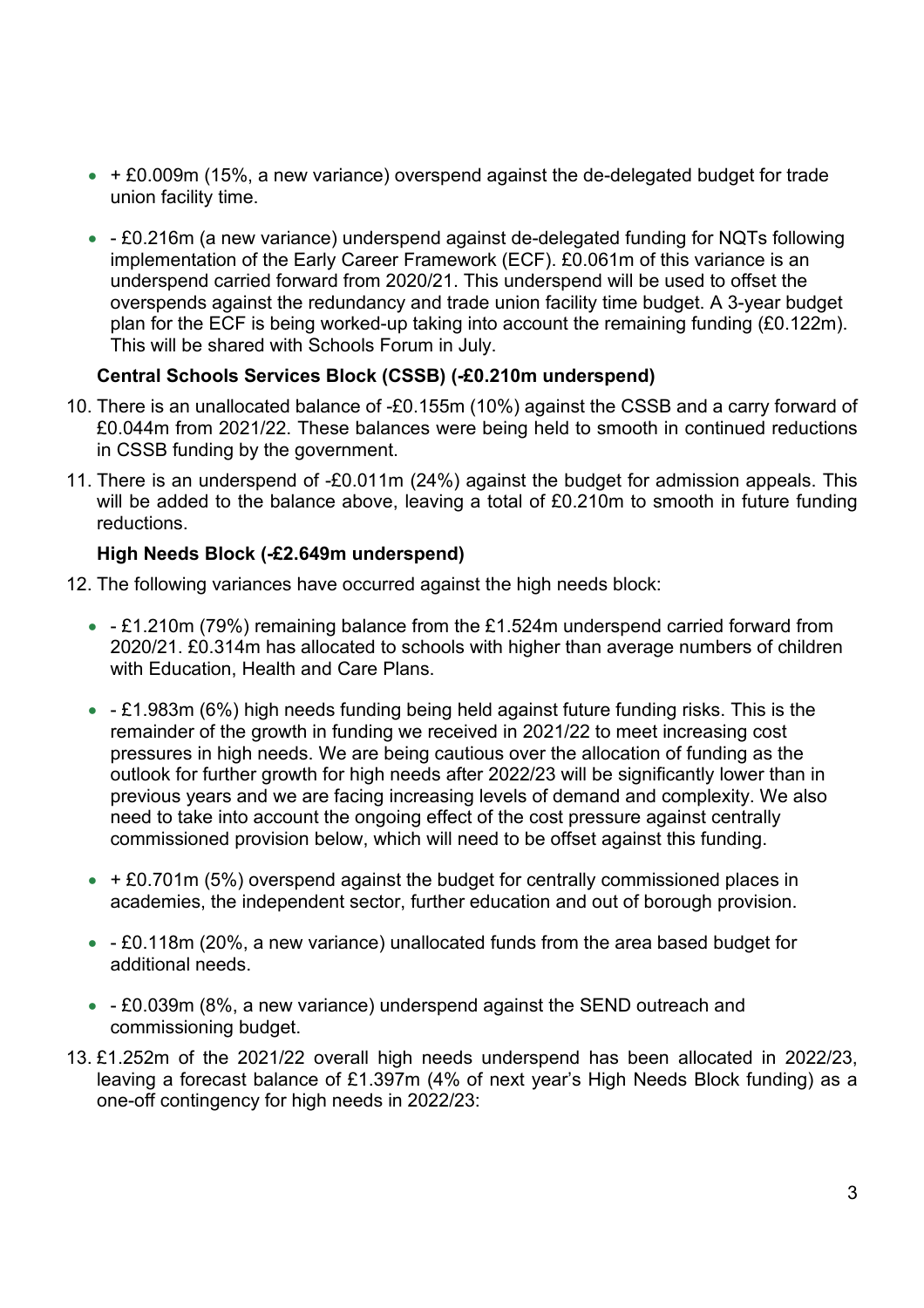| <b>Item</b>                                                                  | £m       | <b>Description</b>                                                                                                                                                                                                                                                                                                                |
|------------------------------------------------------------------------------|----------|-----------------------------------------------------------------------------------------------------------------------------------------------------------------------------------------------------------------------------------------------------------------------------------------------------------------------------------|
| Draft high needs underspend<br>in 2021/22                                    | 2.649    |                                                                                                                                                                                                                                                                                                                                   |
| Allocation in 2022/23                                                        |          |                                                                                                                                                                                                                                                                                                                                   |
| Mainstream primary schools<br>to meet cost pressures in<br>relation to SEND. | -1.152   | The allocation is targeted at primary schools as the<br>main cost pressure is at early years to primary<br>transfer. Allocations are based on 1/2 an FTE for a 1<br>form entry school, 3/4 of an FTE for a 1.5 form entry<br>school and 1 FTE for a 2 form entry school.                                                          |
| One-off top-up for SALT (over<br>5s)                                         | $-0.100$ | Top-up to enable the Whittington Trust to continue<br>to deliver support to schools until the end of the year<br>despite a significant increase in demand. During this<br>time, the Trust will work with Council officers to<br>revise the current delivery model so that it is more fit<br>for purpose and better reflects need. |
| <b>Balance</b>                                                               | 1.397    | One-off contingency for high needs in 2022/23                                                                                                                                                                                                                                                                                     |

#### **Early Years Block (-£1.461m underspend)**

- 14. The position against the early years block follows finalisation of protection arrangements based on the January census in mid-March:
	- - £0.463m 2 year old balance from previous years that is being held to smooth in new funding arrangements for providers in future years. The cost of 2 year old provision is greater than 3 and 4 year old provision but the hourly rate received from the DfE is less. In previous years he have had to apply to the Secretary of State to cross subsidise 2 year old provision with 3 and 4 year old funding, but we were not required to for 2022/23. If this remains the case for 2023/24, we can consider moving this balance into the wider early years block continency.
	- - £0.518m contingency balance (21%, a reduction of £0.282m since month 11):

| <b>Item</b>                                                        | £m    | <b>Description</b>                                                                                                                                                                      |
|--------------------------------------------------------------------|-------|-----------------------------------------------------------------------------------------------------------------------------------------------------------------------------------------|
| <b>Budget</b>                                                      |       |                                                                                                                                                                                         |
| 2.75% growth contingency                                           | 0.472 | To fund increased numbers in the summer term and<br>new provision                                                                                                                       |
| Carry forward of 2020/21 Early<br>Years contingency budget         | 1.475 | Balance at end of 2020/21 financial year                                                                                                                                                |
| Carry forward of other 2018/19<br>Early Years Block<br>underspends | 0.558 | Underspend of £73k against children's centres and an<br>unallocated balance against the Early Years Pupil<br>Premium and Disability Access Fund budgets of £9k<br>and £39k respectively |
| <b>Budget</b>                                                      | 2.505 |                                                                                                                                                                                         |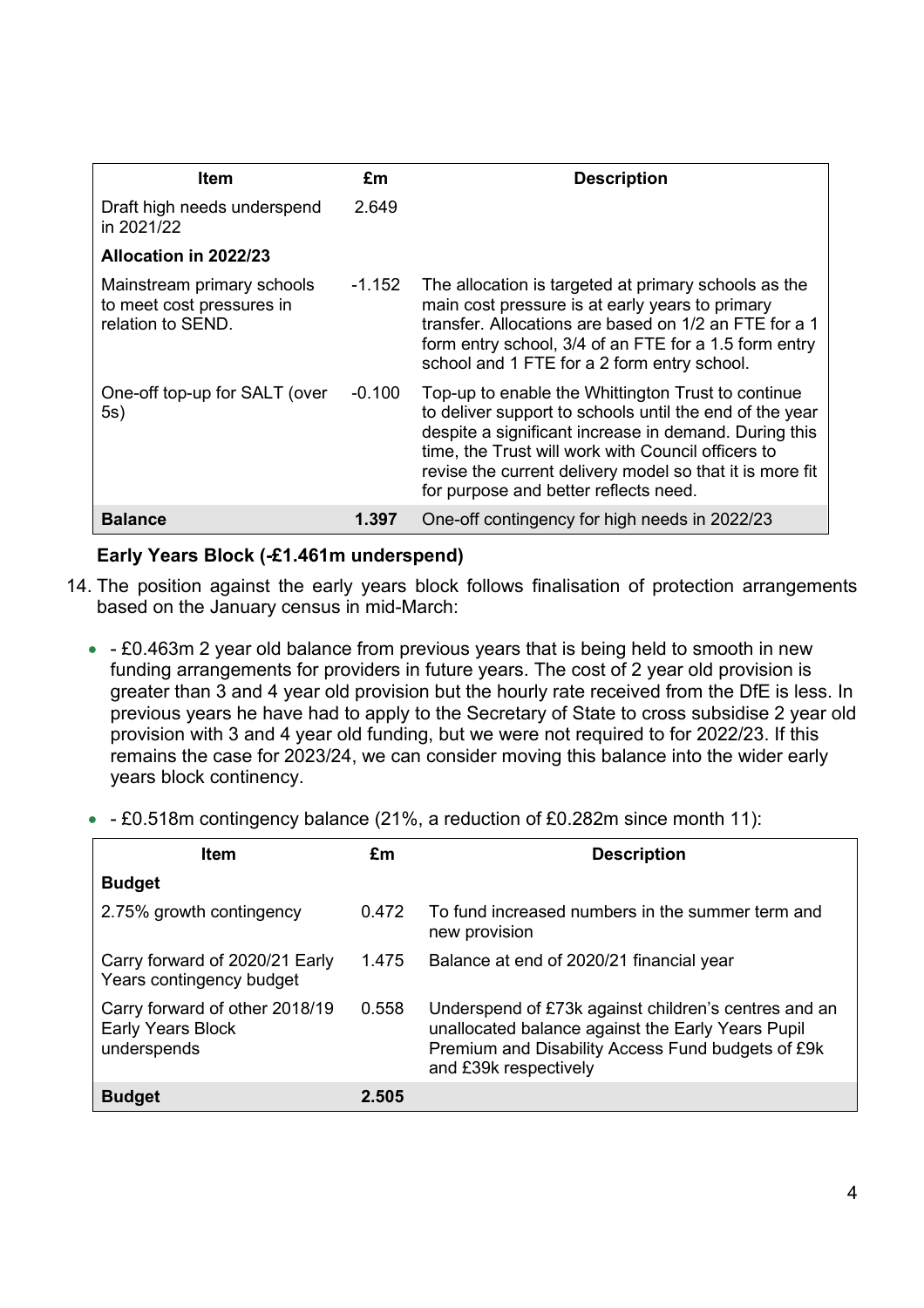| <b>Transfers to and from</b><br>Contingency              |          |                                                                                                                                           |
|----------------------------------------------------------|----------|-------------------------------------------------------------------------------------------------------------------------------------------|
| Prior year adjustments                                   | $-0.424$ | Net 2020/21 prior year funding adjustment from the DfE                                                                                    |
| In-year adjustments                                      | -1.831   | Net 2021/22 in-year funding adjustment from the DfE<br>(excluding EYPP increase)                                                          |
| Estimated funding adjustments<br>passported to providers | 0.268    | Estimated participation adjustments passed on to<br>providers in-line with the termly headcount after<br>allocation of protection funding |
| <b>Total movement</b>                                    | $-1.987$ |                                                                                                                                           |
| <b>Contingency Balance</b>                               | 0.518    | This is a one-off balance                                                                                                                 |

- As per previous years, next year's funding rates were applied retrospectively in 2021/22. We were also able to mitigate losses in funding due to reduced headcounts by up to 40%. This has led to a substantial reduction in the contingency balance, therefore there it is unlikely that similar levels of protection can be afforded in future years.
- The in-year adjustment of £1.802m is due to the DfE taking into account the summer and autumn term headcounts. Funding is normally based on the spring term headcount, but due to the impact of the pandemic on attendance, the DfE have factored in the summer and autumn term headcount in this financial year. From 2022/23 the basis of funding will return to the spring term headcount only. The adjustment is broken down as follows:

| <b>Adjustment</b>                     | <b>Charged to</b><br>contin-<br>gency | <b>Added to</b><br><b>EYPP</b><br>budget | <b>Comments</b>                                                                                                                                       |
|---------------------------------------|---------------------------------------|------------------------------------------|-------------------------------------------------------------------------------------------------------------------------------------------------------|
|                                       | £m                                    | £m                                       |                                                                                                                                                       |
| 3&4 year old universal<br>entitlement | $-0.958$                              |                                          | An element of these adjustments<br>will be passed onto settings visa.<br>Participation adjustments. Assumed<br>ca. £900k pending the spring<br>census |
| 3&4 year old extended<br>entitlement  | $-0.554$                              |                                          |                                                                                                                                                       |
| 2 year old entitlement                | $-0.255$                              |                                          |                                                                                                                                                       |
| EY pupil premium                      |                                       | 0.029                                    |                                                                                                                                                       |
| Maintained nursery supplement         | $-0.064$                              |                                          | Options to be considered for<br>passing an element on to settings                                                                                     |
|                                       | -1.831                                | 0.029                                    | £1.802m net negative adjustment                                                                                                                       |

• We will receive a further adjustment in 2022/23 in relation to the current financial year based on the spring 2022 headcount. It is expected that this will be a positive adjustment as the headcount starts to recover from the impact of the pandemic. This is expected to retrospectively recover some of the in-year reduction of £1.802m.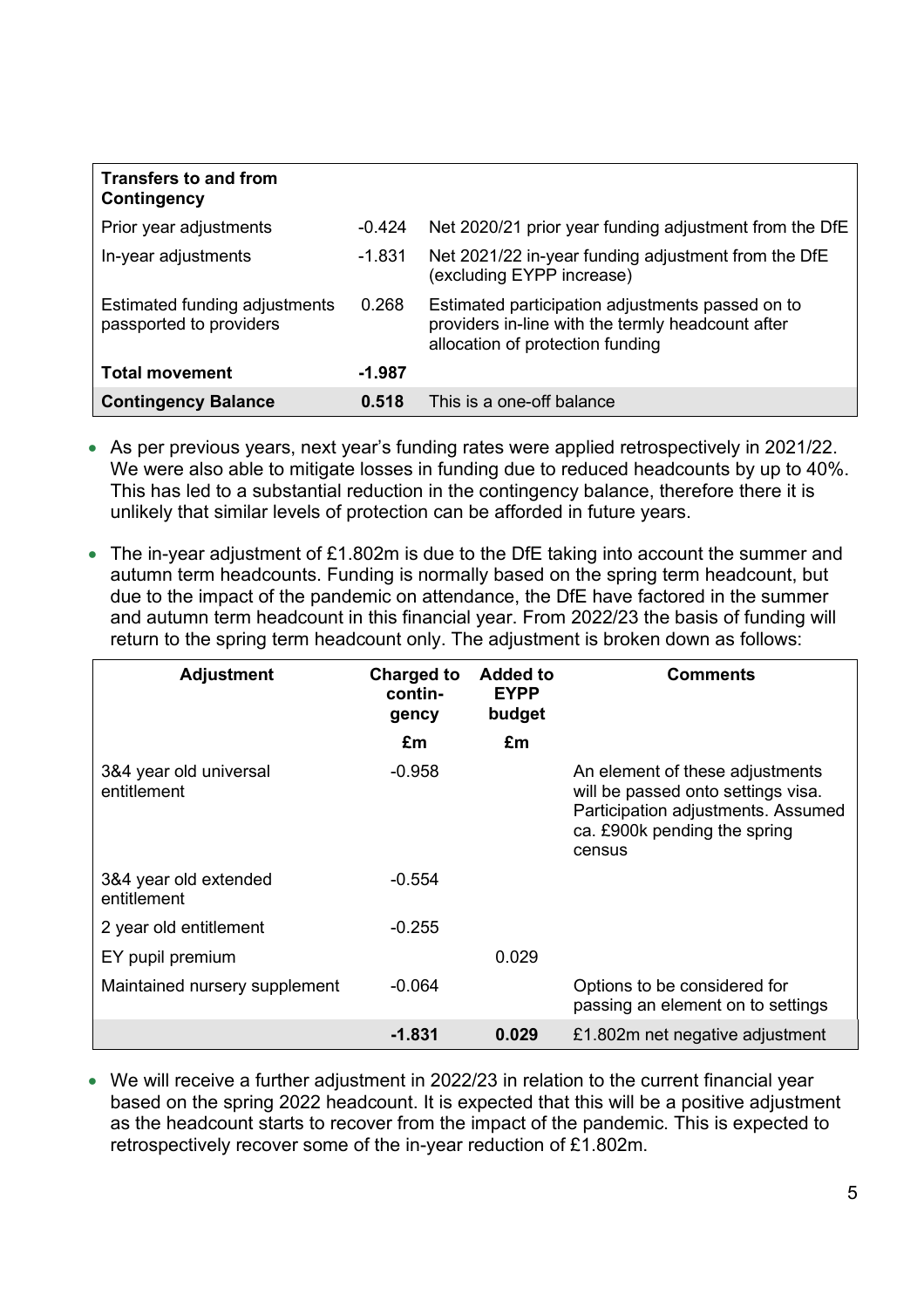- Ongoing funding reductions represent a medium to long term funding risk due to changes in demand for childcare, and will impact on the sustainability of provision of early education and childcare in the borough if the headcount does not recover to pre-pandemic levels. It is therefore important to manage this balance carefully.
- - £0.425m forecast underspend (34%, an increase of -£0.225m from month 11) against the SEND inclusion fund due to a reduced take up of PEL SEND provision in line with the reduced headcount. This underspend will be transferred into the early years contingency balance (above) in the new financial year.
- - £0.063m underspend against the disability access fund (79%, a new variance) due to claims be lower than funded for by the DfE due to reduced headcounts. This underspend will be transferred into the early years contingency balance (above) in the new financial year.
- $\bullet$  + £0.027m overspend against the early years pupil premium (15%, a new variance) due to eligibility being higher than we have been funded for by the DfE. This overspend will be transferred into the early years contingency balance (above) in the new financial year.
- - £0.018m miscellaneous underspends against centrally retained budgets in the Early Years Block. This underspend will be transferred into the early years contingency balance (above) in the new financial year.
- 15. The net underspend of £1.461m against the Early Years Block will be carried forward as a combination of the 2-year old balance (£0.463m) and a one-off contingency for Early Years in 2022/23 (£0.998m). This will offer some protection for settings if the headcount does not recover to pre-pandemic levels and act as a contingency for Early Years SEND.

### Recommendations

That Schools Forum notes the £5.218m underspend against the DSG and that the final outturn will be confirmed at Schools Forum in July.

#### Contact for queries:

[Tim Partington](mailto:tim.partington@islington.gov.uk) 

Assistant Director of Finance, Children's, Schools and Resources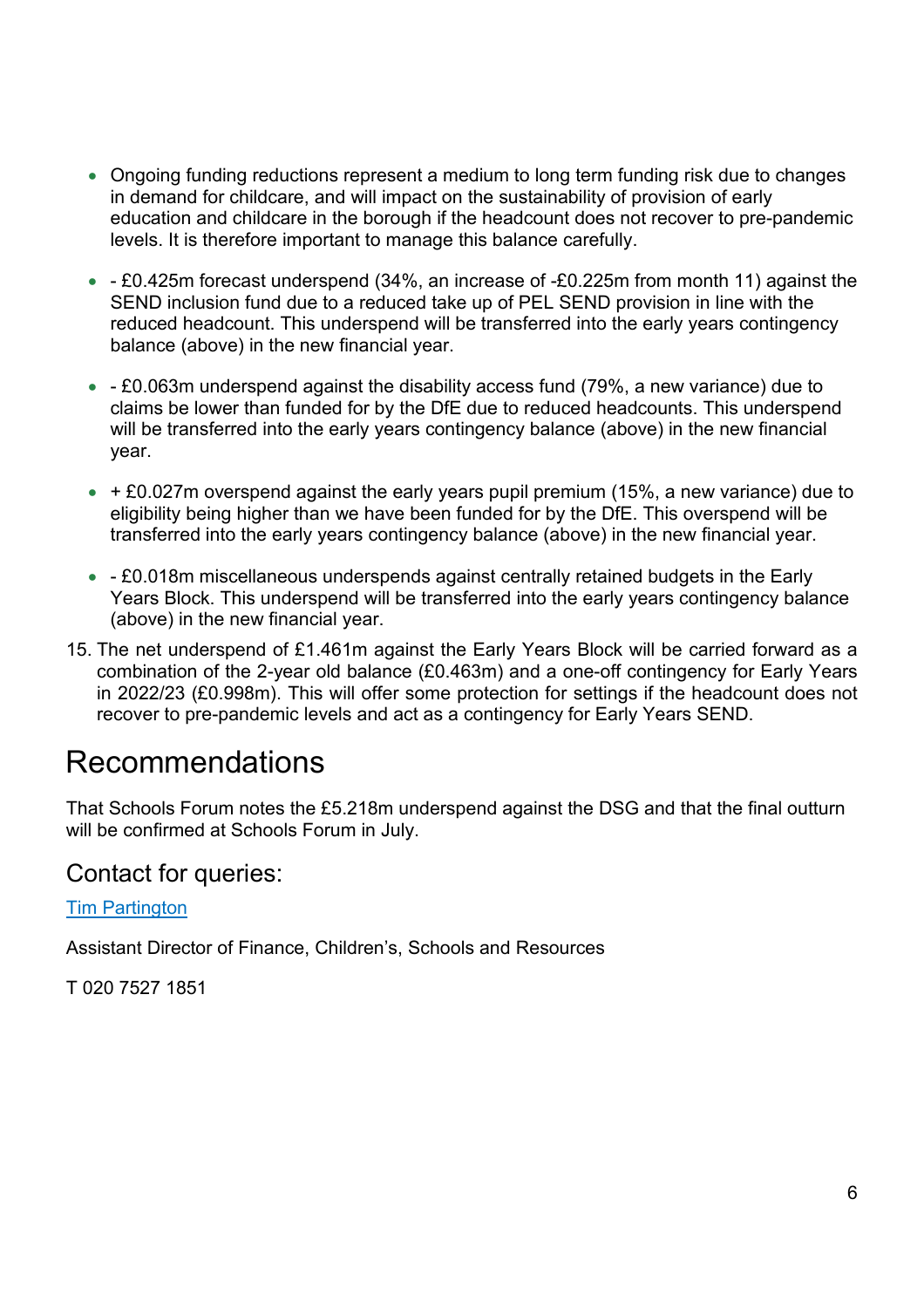### **Draft DSG Outturn Appendix 1**

| <b>DSG Draft Outturn</b>                                                                                                                                                                                                                           | Over/(Under)<br><b>Spend</b> | Comments / options for use                                                                                                                                                                                                                                                                                                                                                                                                                                                                                                                                 |
|----------------------------------------------------------------------------------------------------------------------------------------------------------------------------------------------------------------------------------------------------|------------------------------|------------------------------------------------------------------------------------------------------------------------------------------------------------------------------------------------------------------------------------------------------------------------------------------------------------------------------------------------------------------------------------------------------------------------------------------------------------------------------------------------------------------------------------------------------------|
| <b>SCHOOLS BLOCK</b>                                                                                                                                                                                                                               |                              |                                                                                                                                                                                                                                                                                                                                                                                                                                                                                                                                                            |
| The DSG guidance states that these should be carried forward for the same purpose, however Schools Forum have the option to allocate these elsewhere if they see fit                                                                               |                              |                                                                                                                                                                                                                                                                                                                                                                                                                                                                                                                                                            |
| Growth<br>Underspend against the growth budget following confirmation of final pupil<br>numbers from the October census                                                                                                                            | (81)                         | The net underspend against growth and falling rolls will be carried forward to<br>2022/23 and can either be used for the same purpose in 2022/23 or allocated<br>elsewhere by Schools Forum                                                                                                                                                                                                                                                                                                                                                                |
| <b>Falling Rolls</b>                                                                                                                                                                                                                               | (7)                          |                                                                                                                                                                                                                                                                                                                                                                                                                                                                                                                                                            |
| Balance from one-off cash payment in relation to the Secondary Unit of Funding                                                                                                                                                                     | (321)                        | Being held until the summer term pending any adjustments following the<br>changes to the treatment of NNDR for schools by the DfE / resolution of the<br>legal position in to the term-time only staff pay to be resolved.                                                                                                                                                                                                                                                                                                                                 |
| Clerkenwell                                                                                                                                                                                                                                        | (367)                        | Being held until the summer term pending any adjustments following the<br>changes to the treatment of NNDR for schools by the DfE / resolution of the<br>legal position in to the term-time only staff pay to be resolved.                                                                                                                                                                                                                                                                                                                                 |
| <b>Subtotal Schools Block</b>                                                                                                                                                                                                                      | (776)                        |                                                                                                                                                                                                                                                                                                                                                                                                                                                                                                                                                            |
| <b>DE-DELEGATED FUNDING</b><br>These funds are from maintained schools. Underspends cannot be used to offset overspends elsewhere in the DSG and vice versa. Balances can be rolled forward or returned to<br>schools<br>School reducndancy budget | 85                           | The net underspend will carry forward to 2021/22 and a 3-year budgte plan will                                                                                                                                                                                                                                                                                                                                                                                                                                                                             |
| Trade union faciltiy time                                                                                                                                                                                                                          | $\mathbf{9}$                 | be worked up for the ECF taking into acocunt this balance and de-delegation in                                                                                                                                                                                                                                                                                                                                                                                                                                                                             |
| NQTs / Early Career Framework                                                                                                                                                                                                                      | (216)                        | 2022/23                                                                                                                                                                                                                                                                                                                                                                                                                                                                                                                                                    |
| <b>Subtotal De-delegated</b>                                                                                                                                                                                                                       | (122)                        |                                                                                                                                                                                                                                                                                                                                                                                                                                                                                                                                                            |
|                                                                                                                                                                                                                                                    |                              |                                                                                                                                                                                                                                                                                                                                                                                                                                                                                                                                                            |
| <b>CENTRAL SCHOOLS SERVICES BLOCK</b><br>These funds are managed on behalf of all schools                                                                                                                                                          |                              |                                                                                                                                                                                                                                                                                                                                                                                                                                                                                                                                                            |
| <b>Admission Appeals</b><br>Underspend against the budget for school admission appeals for this academic<br>year                                                                                                                                   | (11)                         | These balances are being held to smooth in continued reductions in CSSB                                                                                                                                                                                                                                                                                                                                                                                                                                                                                    |
| Unallocated CSSB funding<br>A balance of £44k has been carried forward from 2020/21 and £155k of<br>2021/22 funding is unallocated.                                                                                                                | (199)                        | funding by the government                                                                                                                                                                                                                                                                                                                                                                                                                                                                                                                                  |
| <b>Subtotal CSSB</b>                                                                                                                                                                                                                               | (210)                        |                                                                                                                                                                                                                                                                                                                                                                                                                                                                                                                                                            |
|                                                                                                                                                                                                                                                    |                              |                                                                                                                                                                                                                                                                                                                                                                                                                                                                                                                                                            |
| <b>HIGH NEEDS BLOCK</b><br>These funds are managed on behalf of maintained schools, academies and free schools including special schools                                                                                                           |                              |                                                                                                                                                                                                                                                                                                                                                                                                                                                                                                                                                            |
| High Needs balance<br>A balance of high needs funding of £1.542m has been carried forward from<br>2020/21.                                                                                                                                         | (1, 210)                     | £314k has been allocated to schools with higher than average numbers of<br>children with Education, Health and Care Plans. The remainder will be carried<br>forward as a one-off contingency for high needs in 2022/23                                                                                                                                                                                                                                                                                                                                     |
| High Needs Block funding being held against future funding risks                                                                                                                                                                                   | (1,983)                      | This is the remainder of the growth in funding we received in 2021/22 to meet<br>increasing cost pressures in high needs. We are being cautious over the<br>allocation of funding as the outlook for further growth for high needs after<br>2022/23 will be significantly lower than in previous years and we are facing<br>increasing levels of demand and complexity. We also need to take into account<br>the ongoing effect of the cost pressure against centrally commissioned<br>provision below, which will need to be offset against this funding. |
| Centrally commissioned places<br>Underspend against the budget for provision in Academies, the independent<br>sector and out of borough provision                                                                                                  | 701                          | overspend against the budget for centrally commissioned places in academies,<br>the independent sector, further education and out of borough provision                                                                                                                                                                                                                                                                                                                                                                                                     |
| SEND additional needs                                                                                                                                                                                                                              | $\mathbf 0$                  | Balance against the budget for additional needs. Although this is an in-year<br>underspend, costs are committed until the end of the academic year, therefore<br>this represents a timing difference                                                                                                                                                                                                                                                                                                                                                       |
| <b>Subtotal High Needs Block</b>                                                                                                                                                                                                                   | (2, 492)                     |                                                                                                                                                                                                                                                                                                                                                                                                                                                                                                                                                            |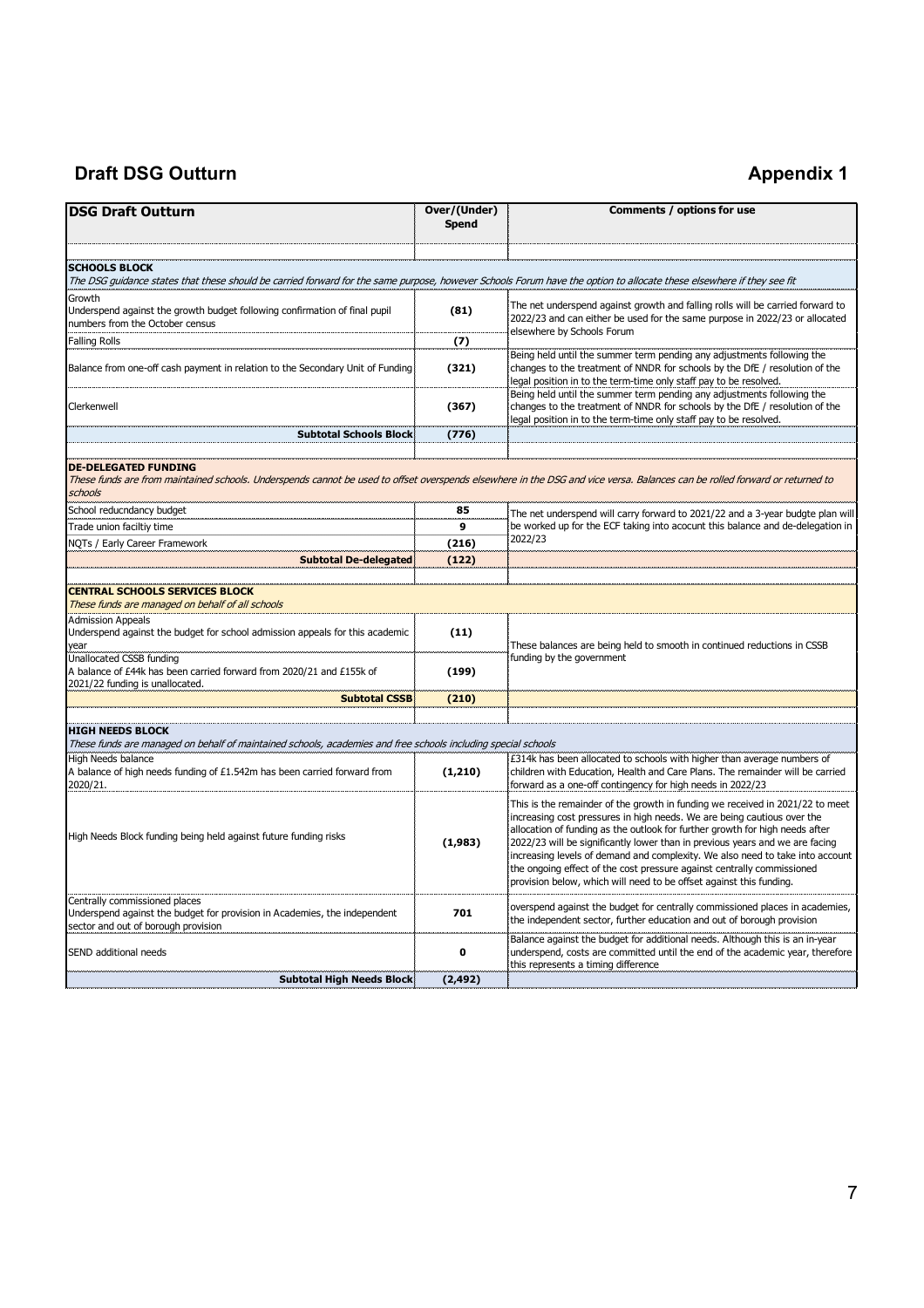| <b>DSG Draft Outturn</b>                                                               | Over/(Under)<br><b>Spend</b> | Comments / options for use                                        |
|----------------------------------------------------------------------------------------|------------------------------|-------------------------------------------------------------------|
|                                                                                        |                              |                                                                   |
| <b>EARLY YEARS BLOCK</b>                                                               |                              |                                                                   |
| These funds are ring-fenced for Early Years under the DSG Operational Guidance         |                              |                                                                   |
| 2-year old trajectory funding. Carry forward of 2-year old DSG                         |                              |                                                                   |
| funding from previous years that is being held to smooth in                            |                              | Currently met from 3 and 4 year old funding. The need for this    |
| funding reductions for the statutory entitlement for free childcare                    | (463)                        | balance will be reviewed for 2023/24                              |
| for deprived 2-year olds now funding is allocated to local                             |                              |                                                                   |
| lauthorities based on take-up.                                                         |                              |                                                                   |
| Early Years contingency<br>balance on the early years contingency budget from previous |                              |                                                                   |
| years that is being held to offset funding risks due to lower                          | (518)                        |                                                                   |
| numbers in provision as a result of the pandemic.                                      |                              |                                                                   |
| SEND inclusion fund                                                                    |                              |                                                                   |
| Reduced take up of PEL SEND provision in line with the reduced                         | (425)                        | The combined balance of £998k will be carried forward as a one-   |
| headcount.                                                                             |                              | off contingency for Early Years in 2022/23. This will offer some  |
| Disability access fund                                                                 |                              | protection for settings if the headcount does not recover to pre- |
| Claims were lower than funded for by the DfE due to reduced                            | (63)                         | pandemic levels and acta as a contingency for Early Years SEND.   |
| headcounts.                                                                            |                              |                                                                   |
| Early years pupil premium                                                              | 27                           |                                                                   |
| Eligibility was higher than we have been funded for by the DfE                         |                              |                                                                   |
| Miscellaneous underspends against centrally retained budgets                           | (18)                         |                                                                   |
| <b>Subtotal Early Years Block</b>                                                      | (1,460)                      |                                                                   |
|                                                                                        |                              |                                                                   |
| <b>Total all blocks</b>                                                                | (5,217)                      |                                                                   |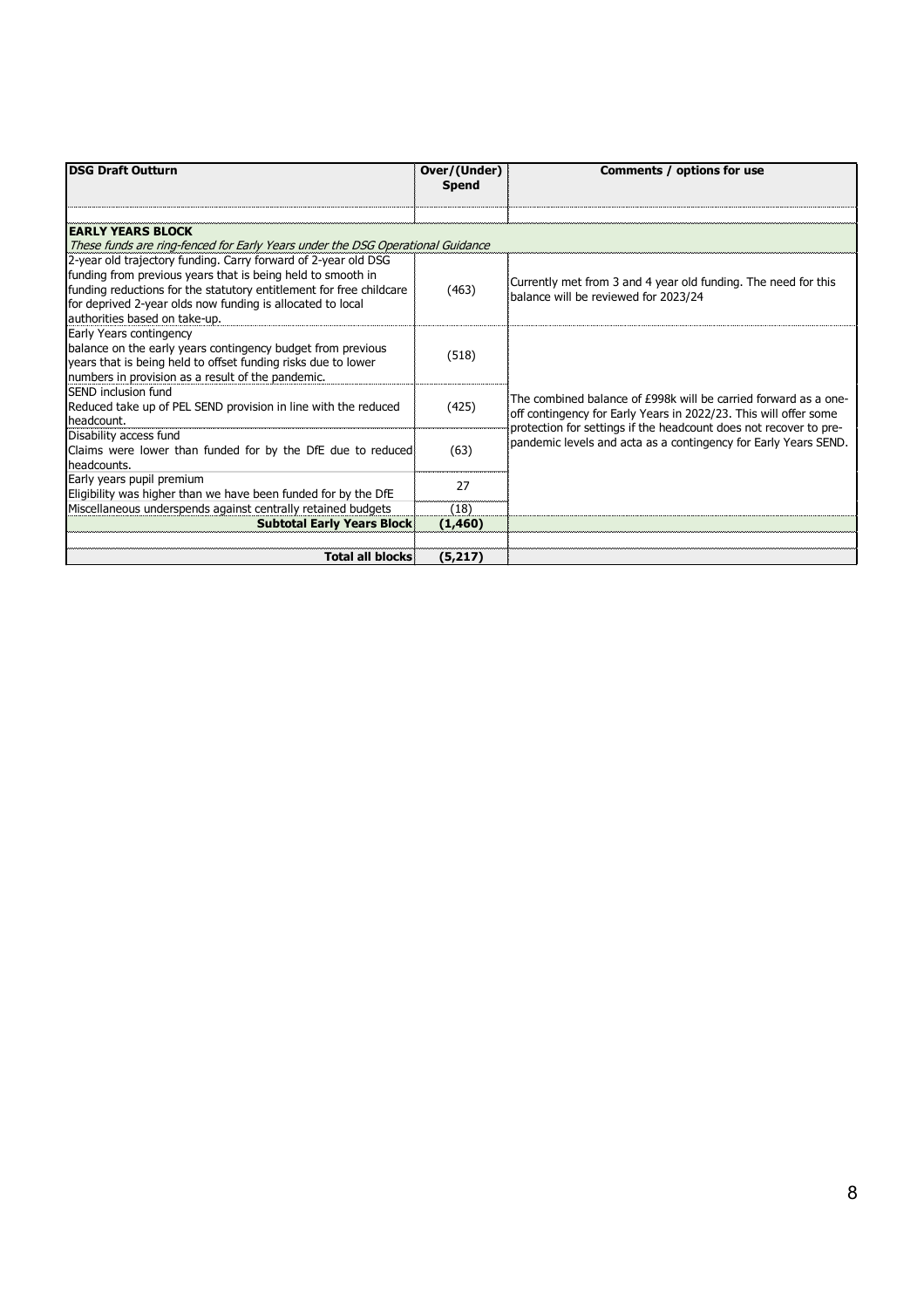

Chair: Abi Misselbrook-Lovejoy

C/o Governor Services

The Laycock Centre

London N1 1TH

**Date/time:** Thursday 19 May 2022, 2pm to 4pm

**Agenda item: 7 - Scheme for Financing Schools 2022-23**

**Purpose of report: Information**

**Recommendations:**

Schools Forum notes the report

# **Background**

Section 48 of the School Standards and Framework Act 1998 requires Local Authorities (LAs) to prepare a Scheme for Financing Schools that sets out the financial relationship between the LA and the school they maintain. The Scheme should set out the requirements for financial management and associated issues that are binding on both the LA and its schools. Schemes need not follow the format used in this guidance, except for the text of directed revisions.

Updates in this report are in accordance with *issue 14* of the statutory guidance given by the Secretary of State.

In making any changes to schemes, other than directed revisions, local authorities must consult all maintained schools in their area and receive the approval of the members of their schools forum representing maintained schools.

### 2022-23 Update

The Department for Education (DfE) released an updated model scheme in March 2022. There are no directed revisions to the scheme for 2022-23 and therefore no mandatory changes. However, the following updates have been made to reflect current policy positions and changes in legislation:

- Paragraph 1.1: Issue of the Statutory guidance changed "issue 13" to "issue 14"
- 5.8 Borrowing by schools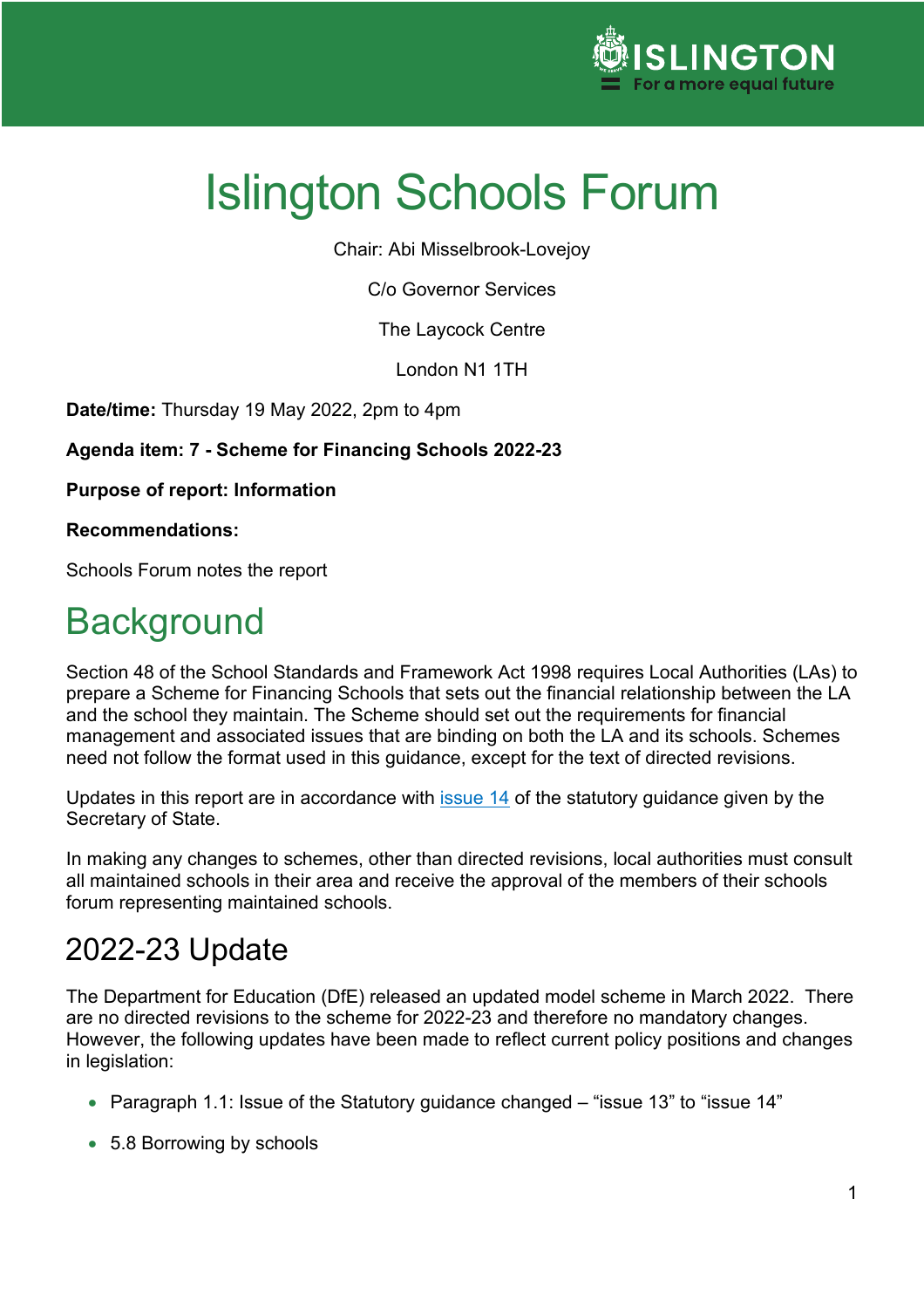$\circ$  The reference to the Salix Scheme has been removed, as this scheme has now closed.

Islington will consult on any local changes with all maintained schools and governors during June for Schools Forum to make formal decisions in July. This will be subject to further legislation issued by the DfE.

A tracked-changed document will be issued as part of the consultation as well as a simple table of proposed changes to enable recipients of the consultation to easily view the sections requiring decisions. Each change will require the final formal decision from Forum.

There are no key local changes to the scheme for 2022-23, rather the changes made are to reflect this latest issue and in general reference to the latest legislation or amend the word rather than the spirit of earlier guidance.

### Recommendations

School Forum are asked to note the latest issue from DfE and the requirement on the LA to consult with maintained schools ahead of July Forum.

#### Contact for queries:

#### [Debbie Stevenson](mailto:debra.stevenson@islington.gov.uk)

Head of Schools & Early Years Finance Services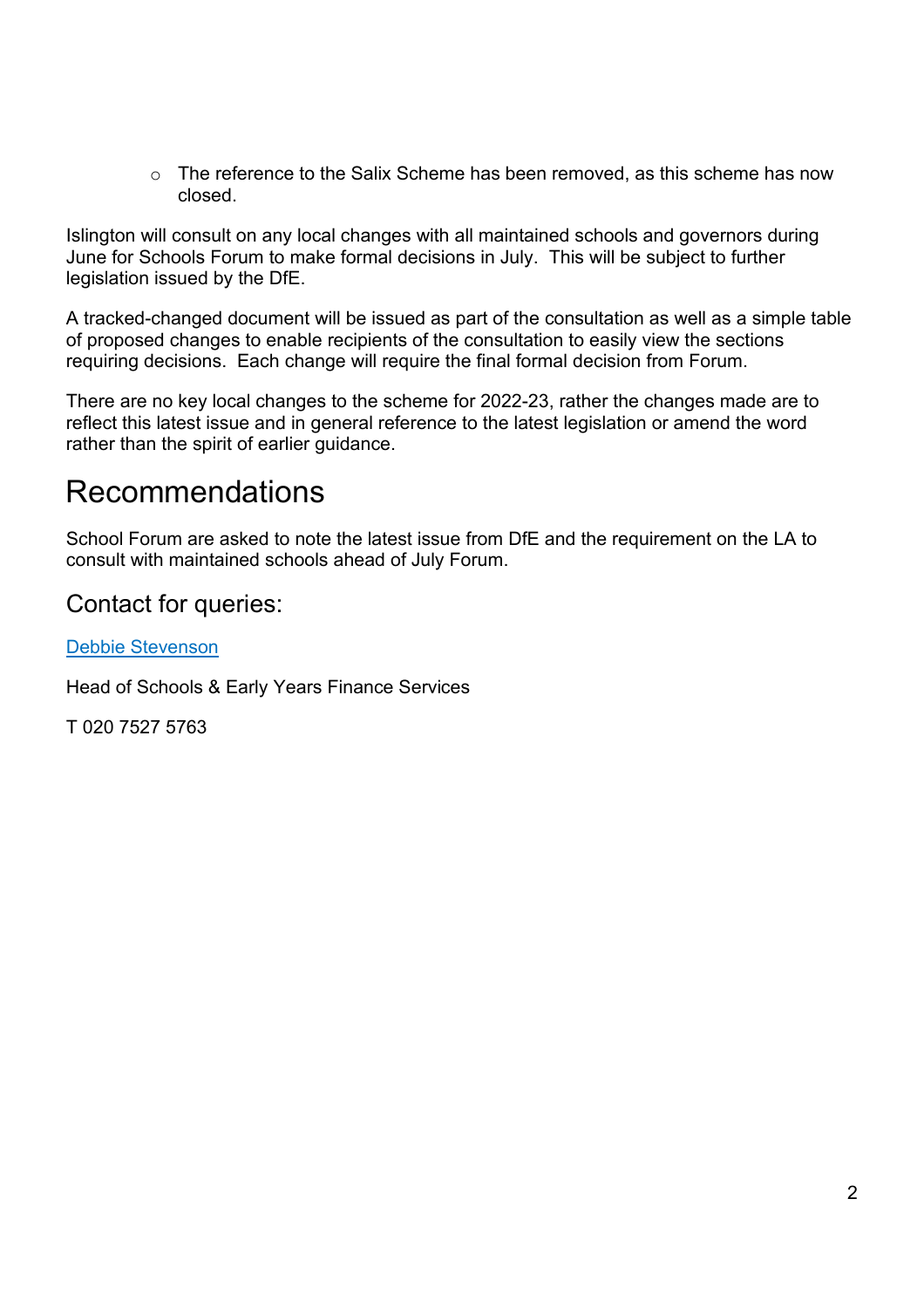

Chair: Abi Misselbrook-Lovejoy

C/o Governor Services

The Laycock Centre

London N1 1TH

**Date/time:** Thursday 19 May 2022, 2pm to 4pm

**Agenda item: 8 - Quality Assurance of LBI Services**

**Purpose of report: Comments and views**

#### **Recommendations:**

To support the proposed process for quality assurance of LBI Services to schools in 2022-23

# **Background**

In Islington, the developing Education Strategy, **Putting Children First**, sets out how strong and effective partnerships will drive an ambition for educational excellence. Key to the success of the strategy is the need to provide services that: meet school's needs, are value for money and, most importantly contribute to our high and shared high ambition for education.

Without strong and robust processes that underpin the financial arrangements to support schools to access quality provision, our shared ambition for education will not be realised.

This paper aims to set out a process for quality assuring services, functions and projects managed by the Local Authority and funded by school budgets.

In line with the principles underpinning the Education Strategy, this process needs to be one that is agreed in partnership with schools for schools so that schools are assured of the quality of the service they receive.

## Purpose of Report

This brief report sets out a proposed process to quality assure projects, functions and services funded by schools. Schools Forum is asked to consider and support this proposed process.

The scope of the functions includes: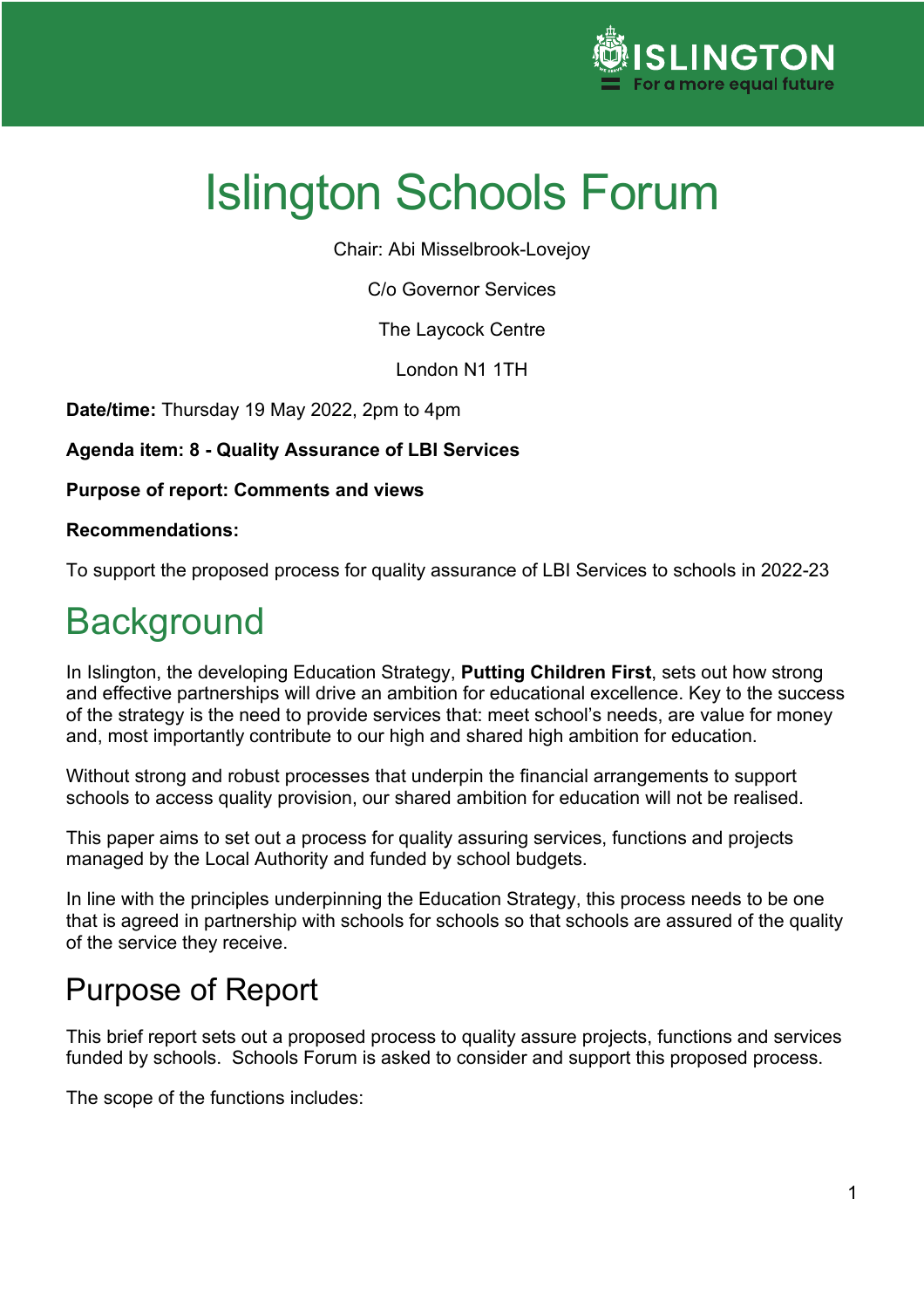- Functions that are supported by de delegated funds from the Dedicated Schools Grant (DSG)
- Traded services
- Functions/services funded from the Central Services Schools Block
- Functions/services funded through the School Improvement Monitoring and Brokerage Grant (SIMBG)
- Services, functions, and projects funded through de-delegated funds

## Proposed Process

To demonstrate value for money and to ensure funding is used in a way that supports improved outcomes for children and young people, it is essential that processes are in place that will be **transparen**t, **consistent** and **rigorous** and in line with Council policy.

To demonstrate this assurance, the proposed processes are described as:

• Annual Online Satisfaction Survey to take place in summer term

An online survey of Headteachers and Chairs of Governors will be carried out in the second half of the summer term to measure satisfaction ratings with services provided by Islington Council to schools, and seek feedback on what is working well and what could be improved.

• Quality Assurance Review to take place in autumn term

It is proposed that representative Headteachers and Chairs of Governors from Primary, Secondary, Early Years and Special Schools are part of a quality assurance panel alongside senior officers from the Council responsible for the services and functions that are funded/purchased/traded.

The function of this panel will be to rigorously review the quality of these services against agreed criteria, which will include the outcomes of the Annual Satisfaction Survey carried out in the summer term; benchmarking with other Local Authorities where available; service relevant performance indicators and a self-assessment by the service lead. The performance indicators for services will be brought to the next Schools Forum meeting for decision.

The process for review will be consistently applied across all function/services so that there is a consistency of approach.

The panel review will take place in the first half of the autumn term with a summary report produced with the findings produced for January Schools' Forum meeting to inform decisions regarding 2023-24 funding.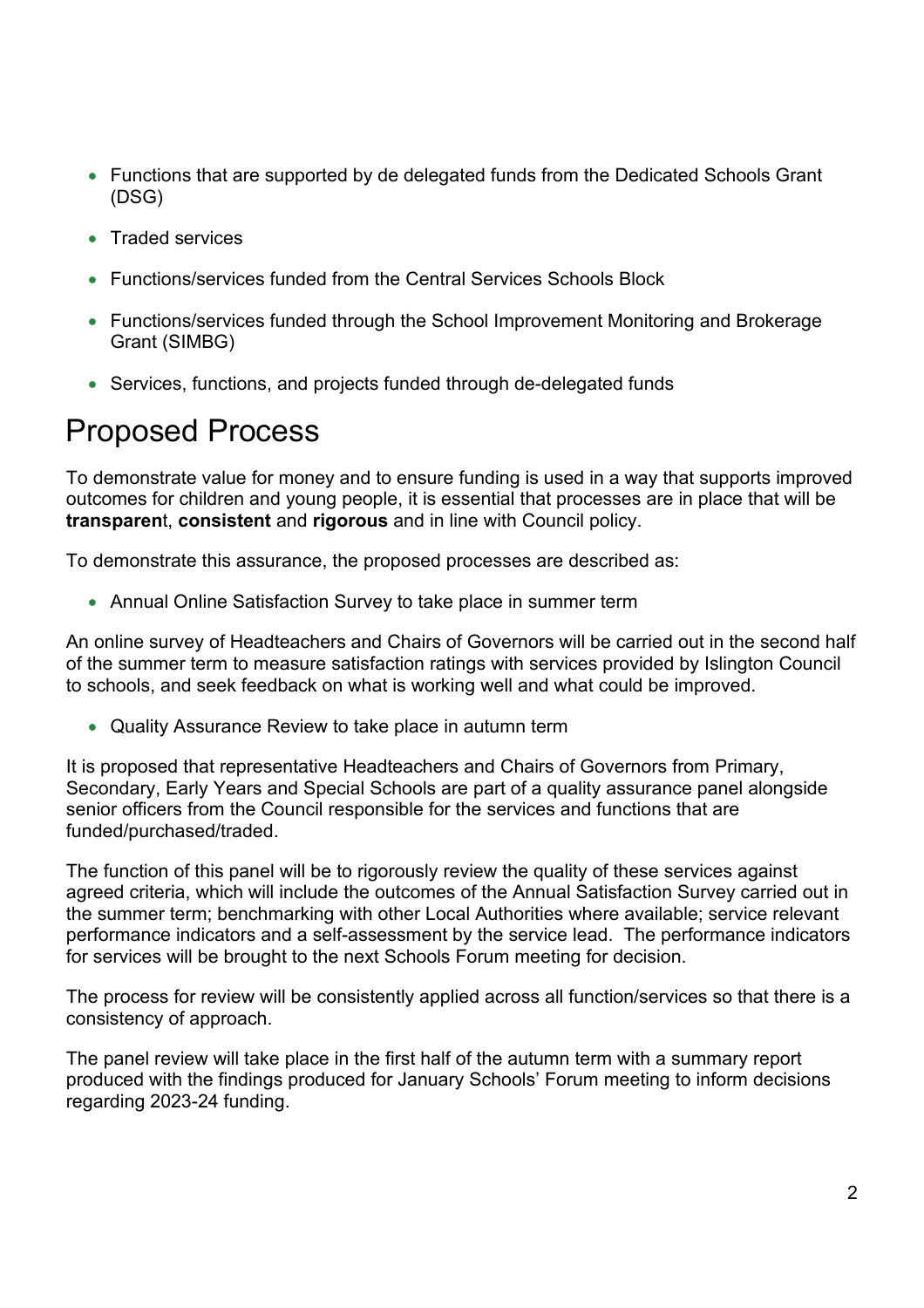## Process Review

It is proposed that the effectiveness of the process set out above is reviewed by Schools' Forum in 12 months time to determine if it provides the quality assurance required and if it could be improved.

Contact for queries:

[Sarah Callaghan](mailto:Sarah.callaghan@islington.gov.uk)

Director of Learning and Culture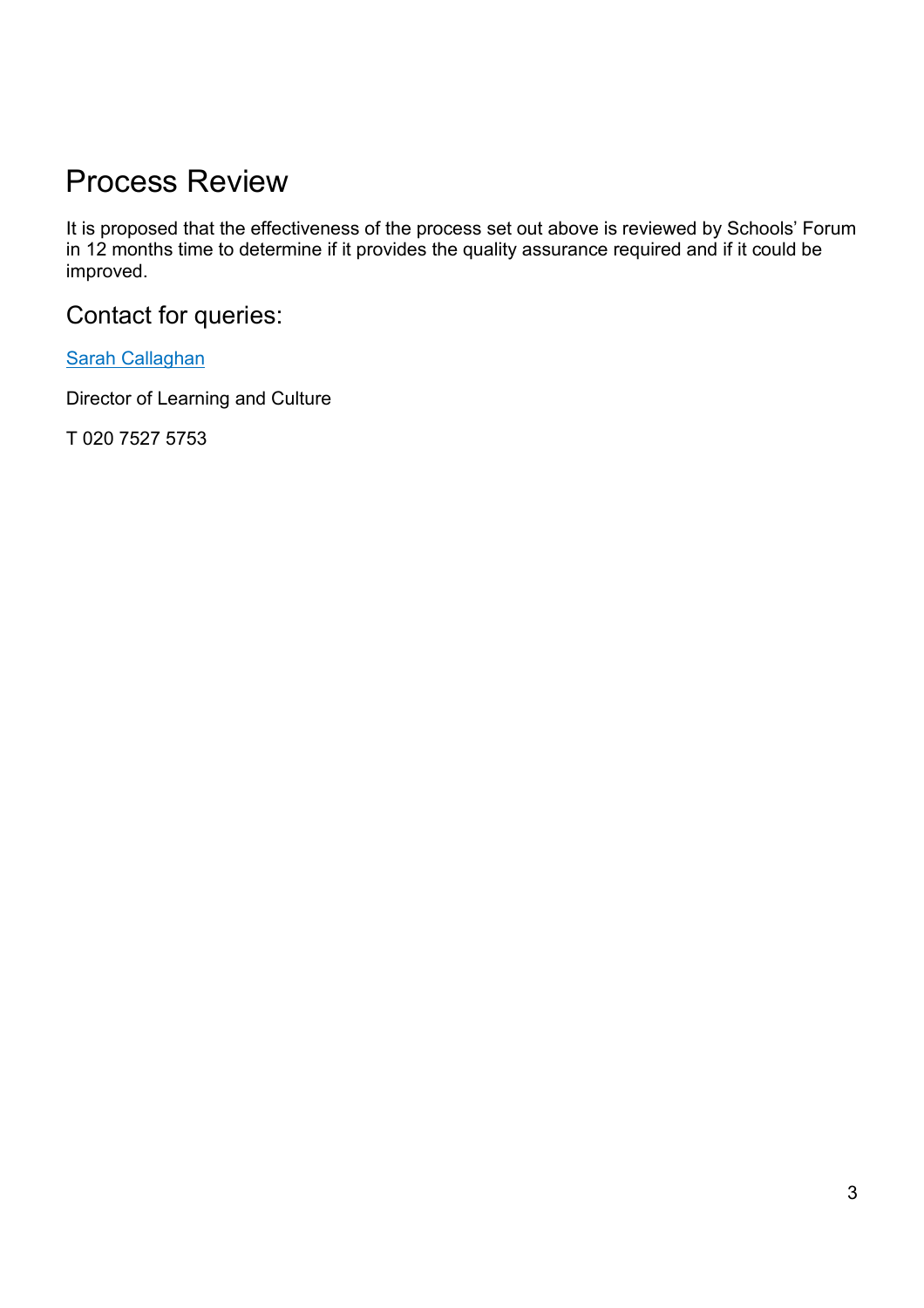

Chair: Abi Misselbrook-Lovejoy

C/o Governor Services

The Laycock Centre

London N1 1TH

**Date/time:** Thursday 19 May 2022, 2pm to 4pm

**Agenda item: 10 – Forward Planning**

**Purpose of report: Information** 

**Recommendations:**

Schools Forum notes the updates and provide comments

# Forward planning

The purpose of this report is to provide the foundation of a future work plan for Schools Forum meetings for the 2022-23 financial year and will be updated on a rolling 12-month period.

The report presented to Schools' Forum in January has been updated to reflect changes that have since emerged.

The table in appendix A provides the updated work plan and includes an additional notes column to enable recognised changes.

Listed within the work plan are suggested standing items, these will be presented either via a written or oral report, dependant on the need for the meeting.

### Recommendations

It is recommended that Schools Forum note the updated work plan and provide comments.

#### Contact for queries:

#### [Debbie Stevenson](mailto:Debra.stevenson@islington.gov.uk)

Head of Schools & Early Years Finance Services